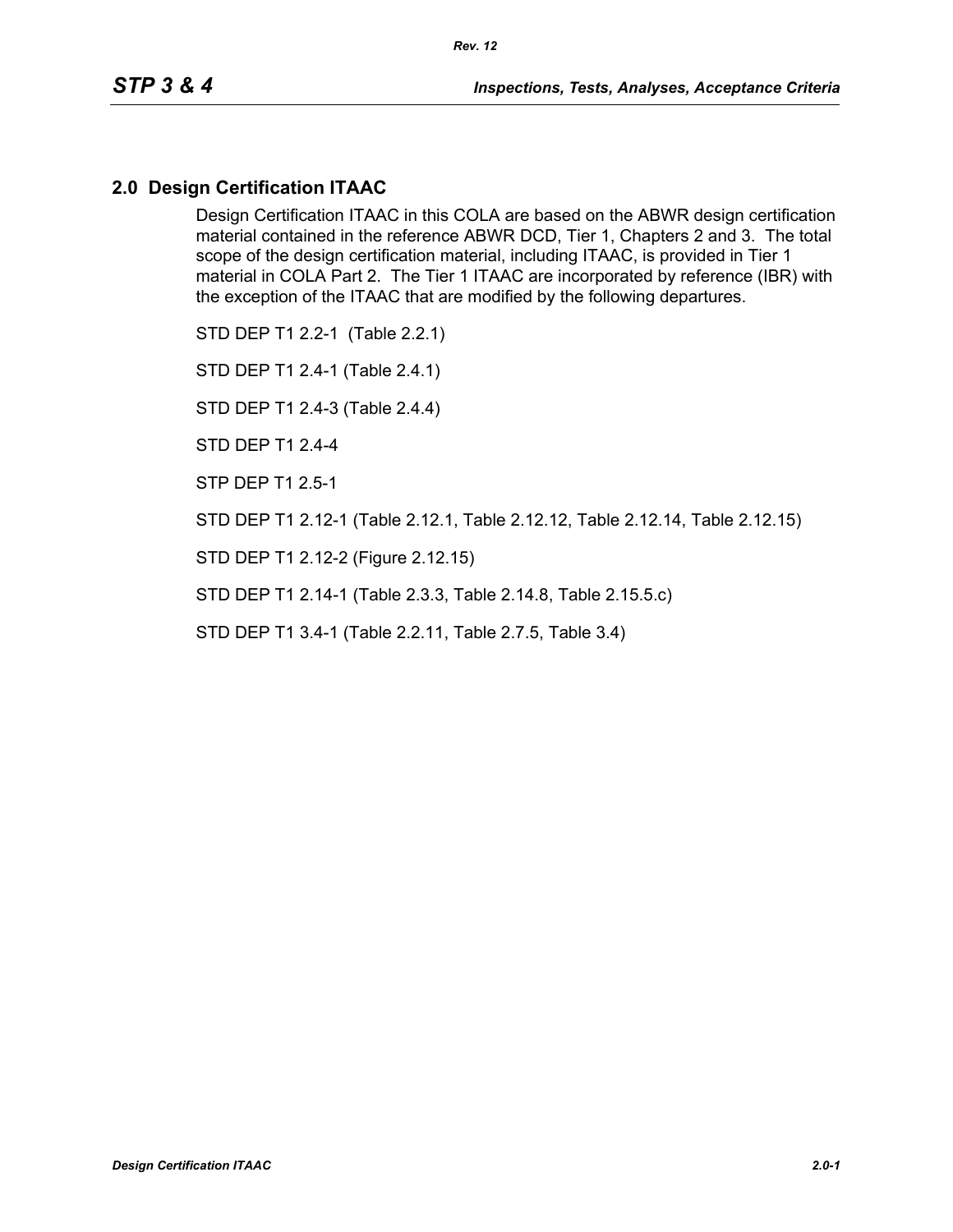|  | Table 2.2.1 Rod Control and Information System |  |
|--|------------------------------------------------|--|
|  |                                                |  |

|                                                                                                                                                                                                                                            | Table 2.2.1 Rod Control and Information System                                                                                                                                                                         |                                                                                                                                                                                    |
|--------------------------------------------------------------------------------------------------------------------------------------------------------------------------------------------------------------------------------------------|------------------------------------------------------------------------------------------------------------------------------------------------------------------------------------------------------------------------|------------------------------------------------------------------------------------------------------------------------------------------------------------------------------------|
|                                                                                                                                                                                                                                            | <b>Inspections, Tests, Analyses and Acceptance Criteria</b>                                                                                                                                                            |                                                                                                                                                                                    |
| <b>Design Commitment</b>                                                                                                                                                                                                                   | <b>Inspection, Tests, Analyses</b>                                                                                                                                                                                     | <b>Acceptance Criteria</b>                                                                                                                                                         |
| 11. The RCIS is powered by two non-Class 1E<br>uninterruptible power supplies, such that<br>both channels of the RCIS remain<br>operational if either supply is operational<br>with the non-operational supply in an<br>alarmed condition. | 11. Tests will be performed on the as-built<br>RCIS by <i>providing a test signal in only</i><br>one non-Class 1E uninterruptible power-<br>supply at a time-removing each power<br>supply from service one at a time. | 11. The test signal exists in only one control-<br>channel at a time-An alarm is activated by<br>the inoperable power supply, and both<br>channels of the RCIS remain operational. |
|                                                                                                                                                                                                                                            |                                                                                                                                                                                                                        |                                                                                                                                                                                    |
|                                                                                                                                                                                                                                            |                                                                                                                                                                                                                        |                                                                                                                                                                                    |
|                                                                                                                                                                                                                                            |                                                                                                                                                                                                                        |                                                                                                                                                                                    |
|                                                                                                                                                                                                                                            |                                                                                                                                                                                                                        |                                                                                                                                                                                    |
|                                                                                                                                                                                                                                            |                                                                                                                                                                                                                        |                                                                                                                                                                                    |
|                                                                                                                                                                                                                                            |                                                                                                                                                                                                                        |                                                                                                                                                                                    |
|                                                                                                                                                                                                                                            |                                                                                                                                                                                                                        |                                                                                                                                                                                    |
|                                                                                                                                                                                                                                            |                                                                                                                                                                                                                        |                                                                                                                                                                                    |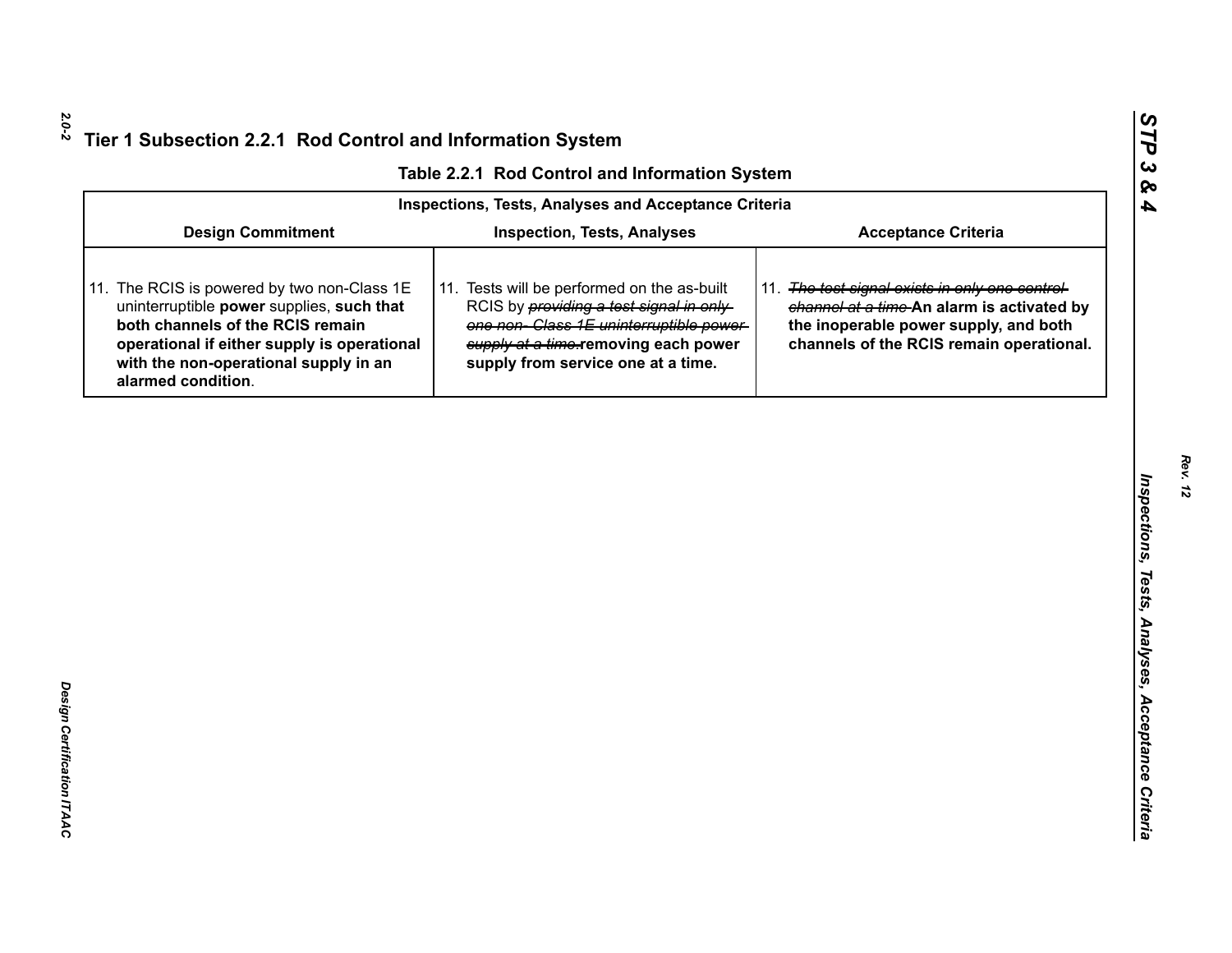|                                                                                                                                                                                         |                                                              | Table 2.2.11 Process Computer System Plant Computer Functions                                                                                                      |                                                                                         |                                                                                                                                 |
|-----------------------------------------------------------------------------------------------------------------------------------------------------------------------------------------|--------------------------------------------------------------|--------------------------------------------------------------------------------------------------------------------------------------------------------------------|-----------------------------------------------------------------------------------------|---------------------------------------------------------------------------------------------------------------------------------|
|                                                                                                                                                                                         |                                                              |                                                                                                                                                                    |                                                                                         |                                                                                                                                 |
|                                                                                                                                                                                         |                                                              |                                                                                                                                                                    |                                                                                         | <b>Acceptance Criteria</b>                                                                                                      |
| performing the PCS PCFs is defined in<br>Section 2.2.11.                                                                                                                                |                                                              | conducted.                                                                                                                                                         |                                                                                         | The as-built <b>PCS</b> equipment implementing<br>the PCFs conforms with the description in<br>Section 2.2.11.                  |
| The PCS PCFs provides provide LPRM<br>calibration and fuel operating thermal limits<br>data to the ATLM function of the RCIS.                                                           |                                                              | Tests of the as-built PCS PCFs will be<br>conducted using simulated plant input<br>signals.                                                                        | 2.                                                                                      | LPRM calibration and fuel thermal limits<br>data are received by the ATLM function of<br>the RCIS.                              |
| In the event that abnormal conditions<br>develop in the plant during operations in the<br>automatic mode, the PCS PCFs<br>automatically reverts revert to the manual<br>operating mode. | 3.                                                           | Tests of the as-built PCS PCFs will be<br>conducted using simulated abnormal plant<br>input signals, while the PCS PCFs is are in<br>the automatic operating mode. | 3.                                                                                      | Upon receipt of the abnormal plant input<br>signals, the PCS PCFs automatically reverts<br>revert to the manual operating mode. |
|                                                                                                                                                                                         |                                                              |                                                                                                                                                                    |                                                                                         |                                                                                                                                 |
|                                                                                                                                                                                         |                                                              |                                                                                                                                                                    |                                                                                         |                                                                                                                                 |
|                                                                                                                                                                                         |                                                              |                                                                                                                                                                    |                                                                                         |                                                                                                                                 |
|                                                                                                                                                                                         |                                                              |                                                                                                                                                                    |                                                                                         |                                                                                                                                 |
|                                                                                                                                                                                         |                                                              |                                                                                                                                                                    |                                                                                         |                                                                                                                                 |
|                                                                                                                                                                                         | <b>Design Commitment</b><br>1. The PICS equipment comprising | 1.                                                                                                                                                                 | <b>Inspections, Tests, Analyses</b><br>Inspections of the as-built system will be<br>2. | <b>Inspections, Tests, Analyses and Acceptance Criteria</b>                                                                     |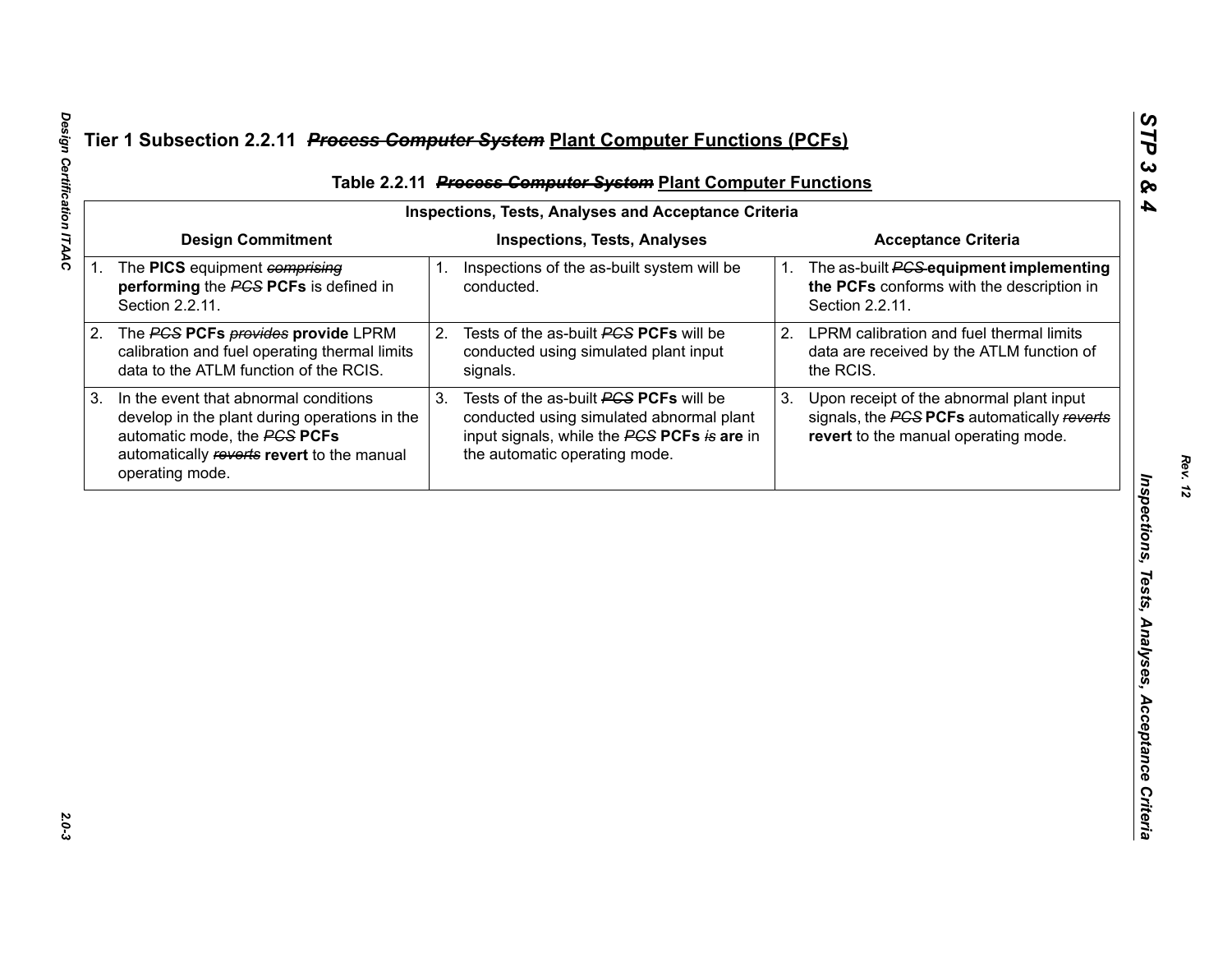| <b>Design Commitment</b><br><b>Inspections, Tests, Analyses</b><br><b>Acceptance Criteria</b><br>Operation of each-CAMS<br>Tests of each division of the as-built CAMS<br>2.<br>Each-CAMS division-oxygen/hydrogen<br>2.<br>oxygen/hydrogen monitoring equipment<br>oxygen/hydrogen monitoring equipment<br>monitoring equipment is activated upon<br>division-can be activated manually by the<br>will be conducted using manual controls and<br>receipt of the test signals.<br>simulated automatic initiation signals.<br>operator or automatically.<br>3.<br>3.<br>Each CAMS division of radiation channels<br>Tests will be performed on each division of<br>The test signal exists only in the Class 1E<br>a.<br>a.<br>the CAMS radiation channels by providing<br>division under test in the CAMS.<br>is powered only from its respective<br>a test signal to only one Class 1E division at<br>divisional Class 1E power source with |  |
|---------------------------------------------------------------------------------------------------------------------------------------------------------------------------------------------------------------------------------------------------------------------------------------------------------------------------------------------------------------------------------------------------------------------------------------------------------------------------------------------------------------------------------------------------------------------------------------------------------------------------------------------------------------------------------------------------------------------------------------------------------------------------------------------------------------------------------------------------------------------------------------------------------------------------------------------|--|
| 2.                                                                                                                                                                                                                                                                                                                                                                                                                                                                                                                                                                                                                                                                                                                                                                                                                                                                                                                                          |  |
| 3.<br>а.                                                                                                                                                                                                                                                                                                                                                                                                                                                                                                                                                                                                                                                                                                                                                                                                                                                                                                                                    |  |
|                                                                                                                                                                                                                                                                                                                                                                                                                                                                                                                                                                                                                                                                                                                                                                                                                                                                                                                                             |  |
| electrical independence between<br>a time.<br>divisions.                                                                                                                                                                                                                                                                                                                                                                                                                                                                                                                                                                                                                                                                                                                                                                                                                                                                                    |  |
| In the CAMS, independence is provided<br>b.<br>Inspection of the as-built Class 1E radiation<br>b.<br>In the CAMS, physical separation or<br>b.<br>between Class 1E divisions, and between<br>channels divisions in the CAMs will be<br>electrical isolation exists between Class 1E<br>Class 1E divisions and non-Class 1E<br>performed.<br>divisions. Physical separation or electrical<br>equipment.<br>isolation exists between these Class 1E<br>divisions and non-Class 1E equipment.                                                                                                                                                                                                                                                                                                                                                                                                                                                 |  |

Design Certification ITAAC *Design Certification ITAAC* 

*Rev. 12*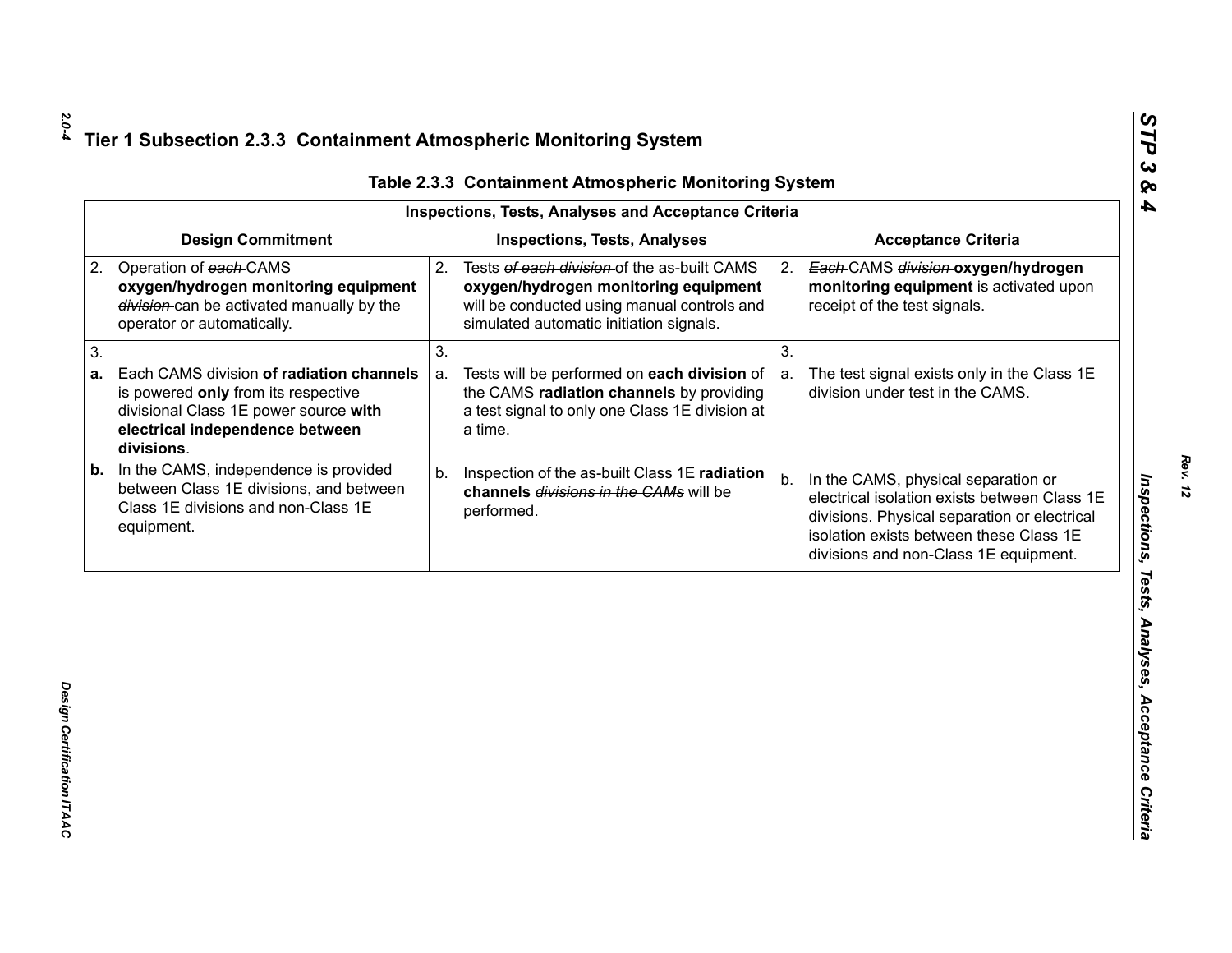|                                                            | Table 2.4.1 Residual Heat Removal System                                                                                                                                                                                                                                                                                                                                                                                                                                                                                                                                                                               |                                                                        |
|------------------------------------------------------------|------------------------------------------------------------------------------------------------------------------------------------------------------------------------------------------------------------------------------------------------------------------------------------------------------------------------------------------------------------------------------------------------------------------------------------------------------------------------------------------------------------------------------------------------------------------------------------------------------------------------|------------------------------------------------------------------------|
|                                                            | Inspections, Tests, Analyses and Acceptance Criteria                                                                                                                                                                                                                                                                                                                                                                                                                                                                                                                                                                   |                                                                        |
| <b>Design Commitment</b>                                   | <b>Inspections, Tests, Analyses</b>                                                                                                                                                                                                                                                                                                                                                                                                                                                                                                                                                                                    | <b>Acceptance Criteria</b>                                             |
| $\overline{4}$ .<br>c. The RHR pumps have sufficient NPSH. | 4.<br>c. Inspections, tests and analyses will be<br>performed upon the as-built RHR System.<br>NPSH tests of the pumps will be<br>performed in a test facility. The analyses<br>will consider the effects of:<br>Pressure losses for pump inlet<br>piping and components.<br>Suction from the suppression pool<br>with water level at the minimum<br>value.<br>50% blockage of pump suction-<br>strainers Analytically derived<br>values for blockage of pump<br>suction strainers based upon<br>the as-built system.<br>Design basis fluid temperature<br>$(100^{\circ}C)$<br>Containment at atmospheric<br>pressure. | 4.<br>c. The available NPSH exceeds the NPSH<br>required by the pumps. |

Design Certification ITAAC *Design Certification ITAAC 2.0-5*

 $2.0 - 5$ 

*Rev. 12*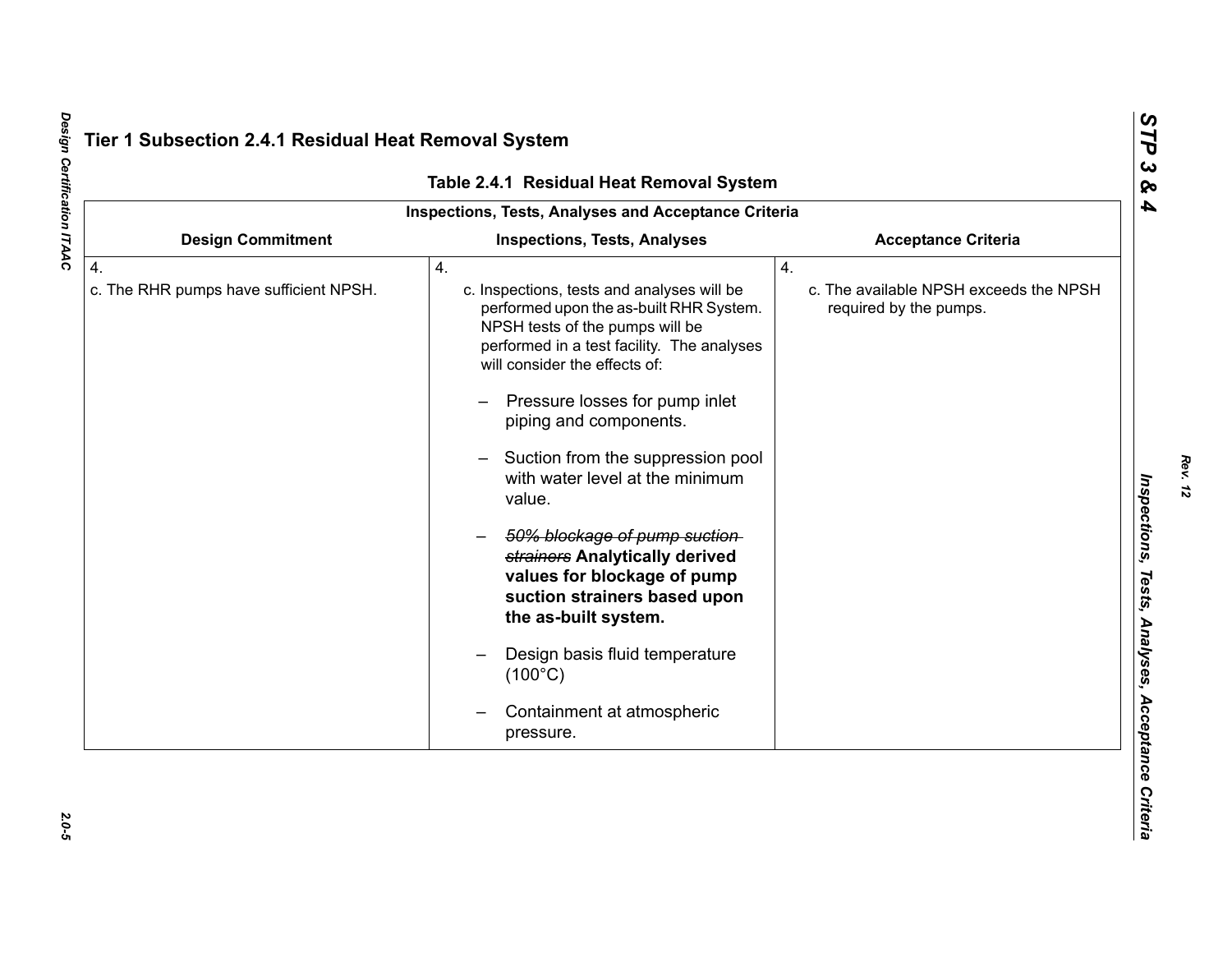|                                                                                                                                                                                                                                                              | Inspections, Tests, Analyses and Acceptance Criteria                                                                                                                                                                                                                                                    |                                                                                                                                                                                                                                                                   |
|--------------------------------------------------------------------------------------------------------------------------------------------------------------------------------------------------------------------------------------------------------------|---------------------------------------------------------------------------------------------------------------------------------------------------------------------------------------------------------------------------------------------------------------------------------------------------------|-------------------------------------------------------------------------------------------------------------------------------------------------------------------------------------------------------------------------------------------------------------------|
| <b>Design Commitment</b>                                                                                                                                                                                                                                     | <b>Inspections, Tests, Analyses</b>                                                                                                                                                                                                                                                                     | <b>Acceptance Criteria</b>                                                                                                                                                                                                                                        |
| In the augmented fuel pool cooling mode,<br>the RHR tube side heat exchanger flow rate<br>for Divisions B or C is no less than 350 $m^3/h$<br>(heat exchanger heat removal capacity in<br>this mode is bounded by suppression pool<br>cooling requirements). | Tests will be performed to determine system<br>7.<br>flow rate through each heat exchanger in the<br>augmented fuel pool cooling mode.<br>Inspections and analyses shall be<br>performed to verify that the augmented fuel<br>pool cooling mode is bounded by<br>suppression pool cooling requirements. | The RHR tube side heat exchanger flow rate<br>7.<br>is greater than or equal to 350 $\mathrm{m}^3$ /h in the<br>augmented fuel pool cooling mode. Heat<br>exchanger heat removal capacity in this<br>mode is bounded by suppression pool<br>cooling requirements. |
|                                                                                                                                                                                                                                                              |                                                                                                                                                                                                                                                                                                         |                                                                                                                                                                                                                                                                   |
|                                                                                                                                                                                                                                                              |                                                                                                                                                                                                                                                                                                         |                                                                                                                                                                                                                                                                   |
|                                                                                                                                                                                                                                                              |                                                                                                                                                                                                                                                                                                         |                                                                                                                                                                                                                                                                   |
|                                                                                                                                                                                                                                                              |                                                                                                                                                                                                                                                                                                         |                                                                                                                                                                                                                                                                   |
|                                                                                                                                                                                                                                                              |                                                                                                                                                                                                                                                                                                         |                                                                                                                                                                                                                                                                   |
|                                                                                                                                                                                                                                                              |                                                                                                                                                                                                                                                                                                         |                                                                                                                                                                                                                                                                   |
|                                                                                                                                                                                                                                                              |                                                                                                                                                                                                                                                                                                         |                                                                                                                                                                                                                                                                   |
|                                                                                                                                                                                                                                                              |                                                                                                                                                                                                                                                                                                         |                                                                                                                                                                                                                                                                   |
|                                                                                                                                                                                                                                                              |                                                                                                                                                                                                                                                                                                         |                                                                                                                                                                                                                                                                   |
|                                                                                                                                                                                                                                                              |                                                                                                                                                                                                                                                                                                         |                                                                                                                                                                                                                                                                   |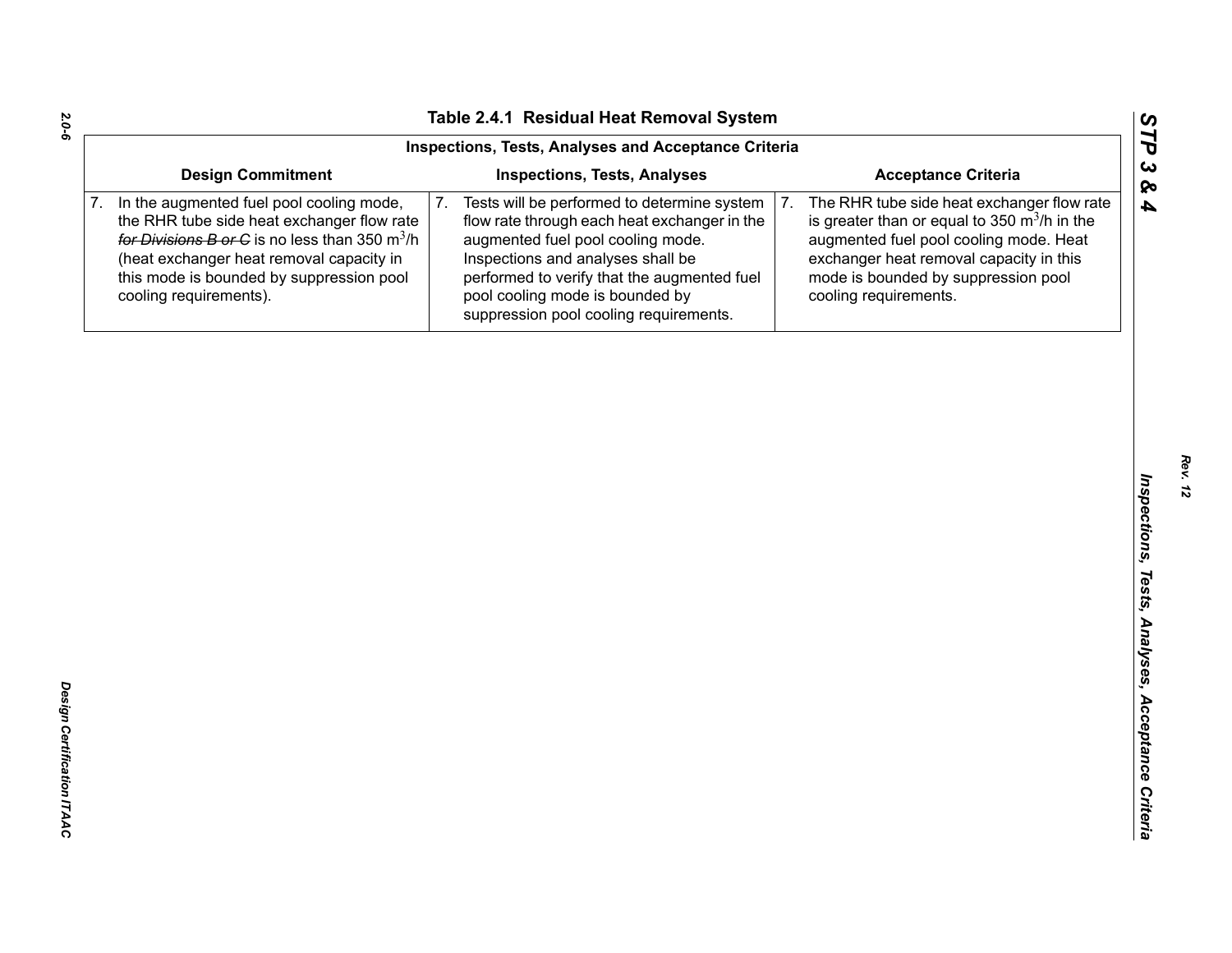|                                                                         | <b>Inspections, Tests, Analyses and Acceptance Criteria</b>                                                                                                                                                                                                                                                                                                                                                                                                                                                                                                                                                                          |                                                                        |
|-------------------------------------------------------------------------|--------------------------------------------------------------------------------------------------------------------------------------------------------------------------------------------------------------------------------------------------------------------------------------------------------------------------------------------------------------------------------------------------------------------------------------------------------------------------------------------------------------------------------------------------------------------------------------------------------------------------------------|------------------------------------------------------------------------|
| <b>Design Commitment</b>                                                | <b>Inspections, Tests, Analyses</b>                                                                                                                                                                                                                                                                                                                                                                                                                                                                                                                                                                                                  | <b>Acceptance Criteria</b>                                             |
| 3.<br>g. The HPCF pumps have sufficient NPSH<br>available at the pumps. | 3.<br>g. Inspections, tests and analyses will be<br>performed upon the as-built system.<br>NPSH tests of the pumps will be<br>performed in a test facility. The<br>analyses will consider the effects of:<br>Pressure losses for pump inlet<br>piping and components.<br>Suction from the suppression<br>pool with water level at the<br>minimum value.<br>50% minimum blockage of<br>pump suction strainers<br><b>Analytically derived values</b><br>for blockage of pump suction<br>strainers based upon the as-<br>built system.<br>Design basis fluid temperature<br>$(100^{\circ}C)$<br>Containment at atmospheric<br>pressure. | 3.<br>g. The available NPSH exceeds the NPSH<br>required by the pumps. |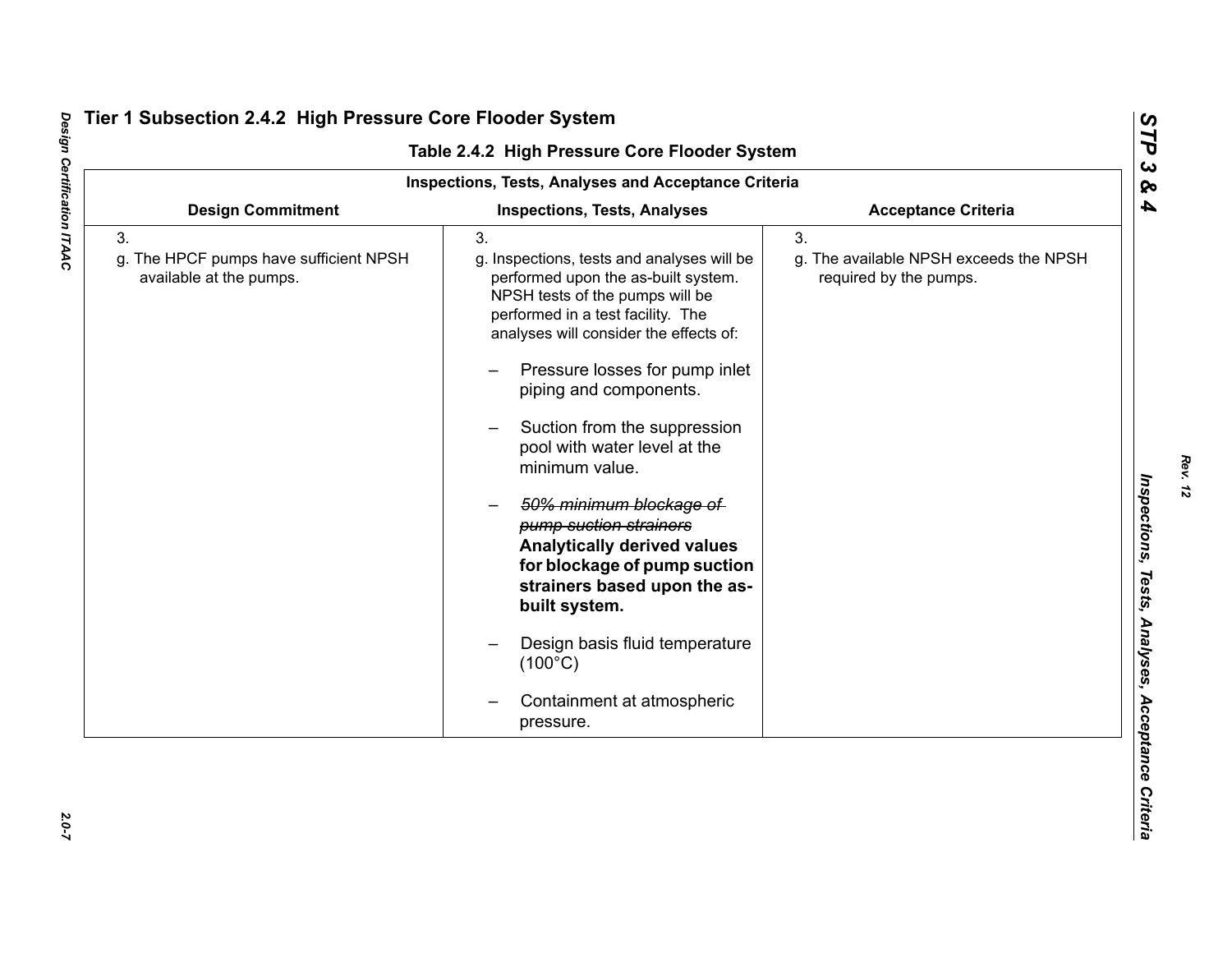| <b>Inspections, Tests, Analyses and Acceptance Criteria</b>                                                                                     |                                                                                           |                                                                                                                                                                                                                                                                                                                                                                                                                    |  |  |
|-------------------------------------------------------------------------------------------------------------------------------------------------|-------------------------------------------------------------------------------------------|--------------------------------------------------------------------------------------------------------------------------------------------------------------------------------------------------------------------------------------------------------------------------------------------------------------------------------------------------------------------------------------------------------------------|--|--|
| <b>Design Commitment</b>                                                                                                                        | <b>Inspections, Tests, Analyses</b>                                                       | <b>Acceptance Criteria</b>                                                                                                                                                                                                                                                                                                                                                                                         |  |  |
| 3.<br>Following receipt of an initiation signal, the<br>C.<br>RCIC System automatically initiates and<br>operates in the RPV water makeup mode. | 3.<br>c. Tests will be conducted on the RCIC<br>System using simulated initiation signal. | 3.<br>c. Upon receipt of a simulated initiation signal,<br>the following occurs:<br>(1) Steam supply bypass valve receives open<br>signal.<br>(2)(1) Test return valves receive close signal.<br>(3)(2) CST suction valve receives open signal.<br>(4)(3) Injection valve receives open signal<br>.after a 10-second delay.<br>(5)(4) Steam admission valve receives open<br>signal. after a 10-second time delay. |  |  |
| e. Following receipt of shutdown signal, the RCIC<br>System automatically terminates the RPV<br>water makeup mode.                              | e. Tests will be conducted on RCIC System<br>using simulated shutdown signal.             | e. Upon receipt of simulated shutdown signals, the<br>following occurs:<br>(1) Steam supply bypass valve receives close<br>signal.<br>(2)(1) RCIC initiation logic resets.<br>(3)(2) Injection valve receives close signal.<br>(4)(3) Steam admission valve receives close<br>signal.                                                                                                                              |  |  |

*Rev. 12*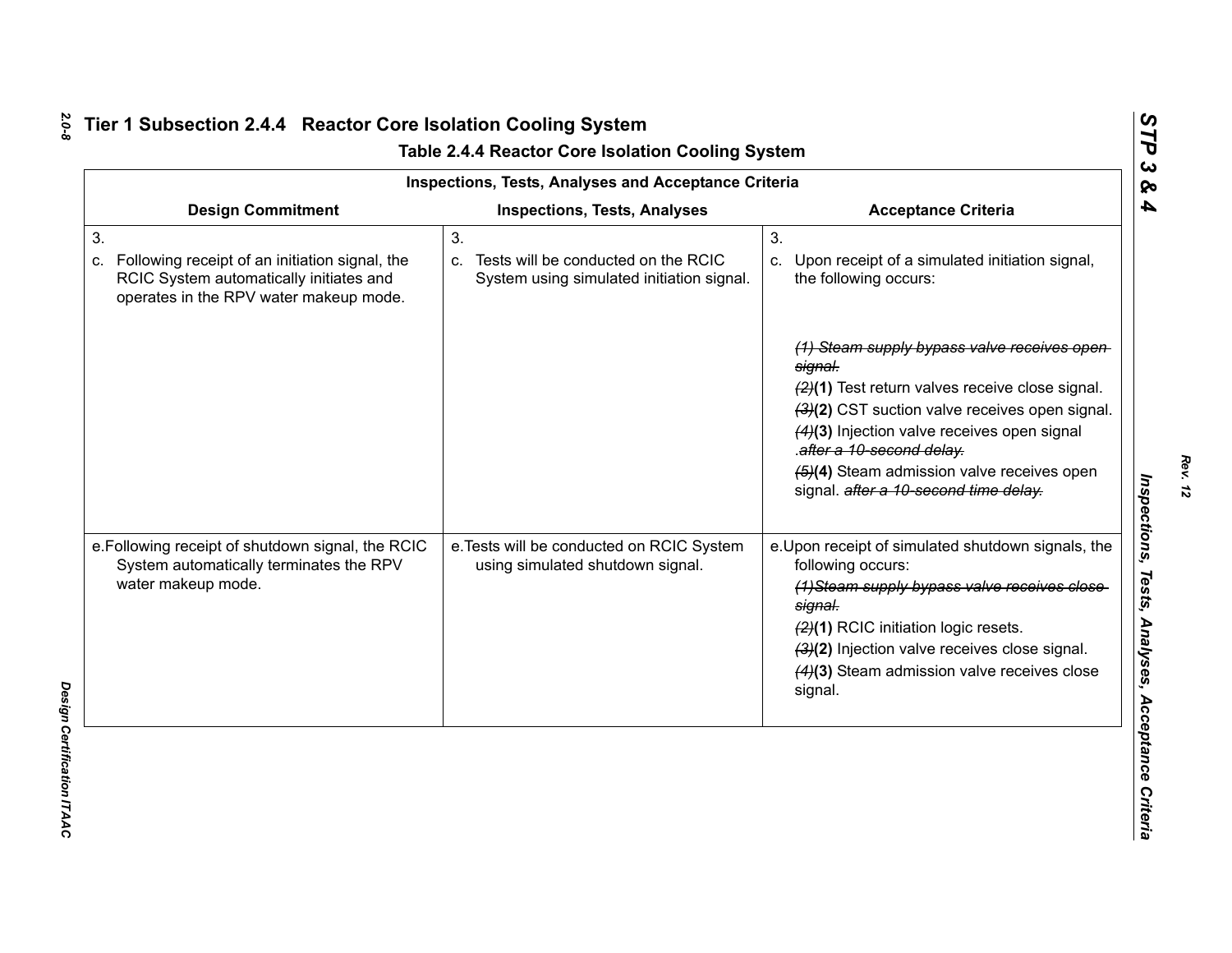| <b>Inspections, Tests, Analyses and Acceptance Criteria</b>                                                                                                                                              |                                                                                       |                                                                                                                                                                                                                                                                                                                                                                                                                                    |
|----------------------------------------------------------------------------------------------------------------------------------------------------------------------------------------------------------|---------------------------------------------------------------------------------------|------------------------------------------------------------------------------------------------------------------------------------------------------------------------------------------------------------------------------------------------------------------------------------------------------------------------------------------------------------------------------------------------------------------------------------|
| <b>Design Commitment</b>                                                                                                                                                                                 | <b>Inspections, Tests, Analyses</b>                                                   | <b>Acceptance Criteria</b>                                                                                                                                                                                                                                                                                                                                                                                                         |
| f. Following RCIC shutdown on high reactor water<br>level signal, the RCIC System automatically<br>restarts to provide RPV water makeup if low<br>water level signal recurs.                             | f. Tests will be conducted using simulated<br>low reactor water level signals.        | f. Upon receipt of simulated low reactor water level<br>signals, the following occurs:<br>(1) Steam supply bypass valve receives open<br>signal.<br>(2)(1) Test return valves receive close signal.<br>(3)(2) CST suction valve receives open signal.<br>(4)(3) Injection valve receives open signal.<br>after a 10 second delay.<br>$\left(4\right)$ Steam admission valve receives open<br>signal. after a 10 second time delay. |
| i. In the RPV water makeup mode, the RCIC pump<br>delivers a flow rate of at least 182 $\text{m}^3$ /h against<br>a maximum differential pressure (between the<br>RPV and the pump suction) of 8.12 MPa. | i. Tests will be conducted in a test facility on<br>the RCIC System pump and turbine. | i. (1) The RCIC pump delivers a flow rate of at<br>least 182 m <sup>3</sup> /h against a maximum differential<br>pressure (between the RPV and the pump<br>suction of 8.12 MPa.<br>(2) The RCIC turbine delivers the speed and                                                                                                                                                                                                     |
|                                                                                                                                                                                                          |                                                                                       | torque-required by the pump at the above<br>conditions.                                                                                                                                                                                                                                                                                                                                                                            |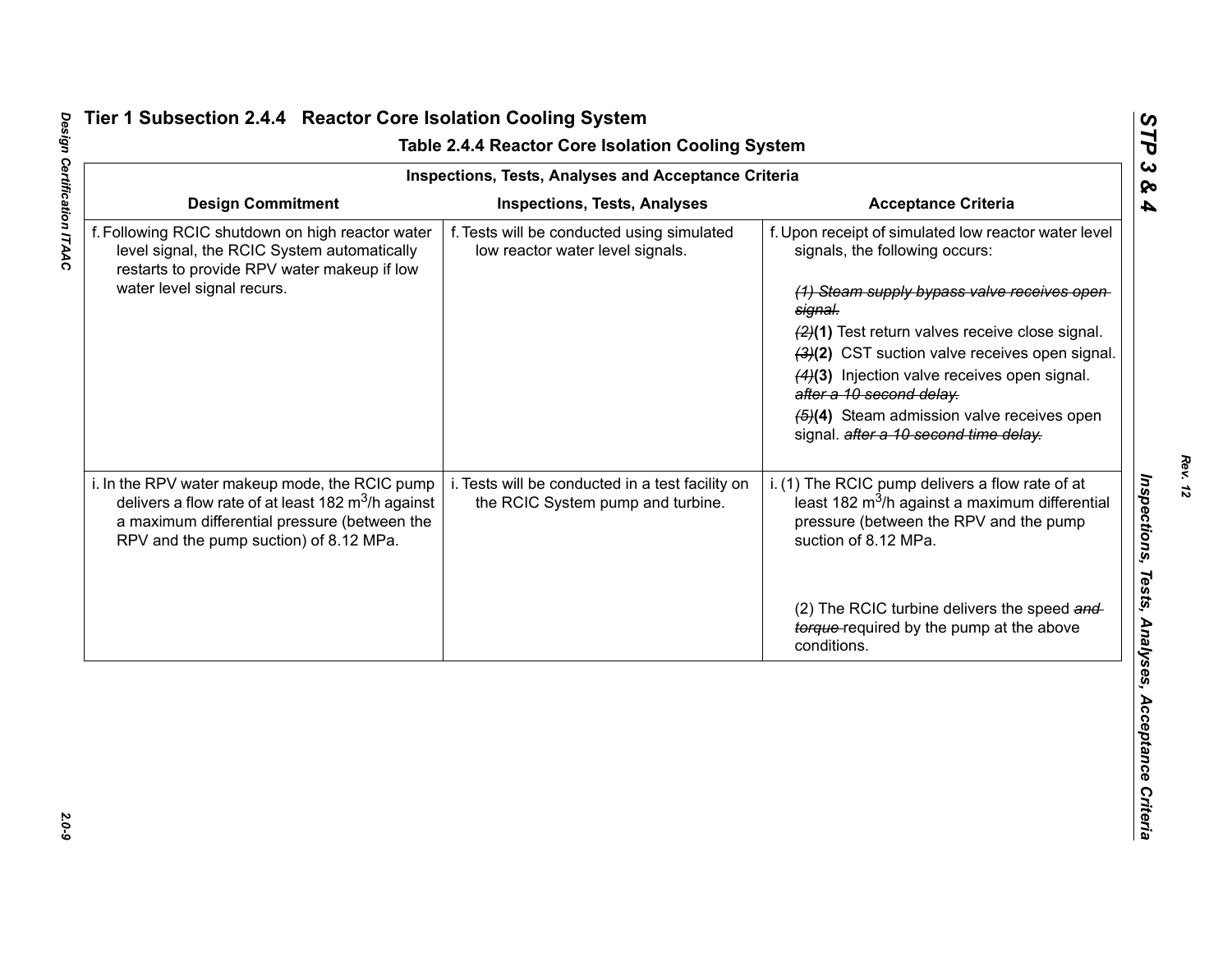| Table 2.4.4 Reactor Core Isolation Cooling System<br><b>Inspections, Tests, Analyses and Acceptance Criteria</b> |                                                                                                                                                                                                                                                                                                                                                                                                                                                                                                                                                                                                                       |                                                                 |  |  |
|------------------------------------------------------------------------------------------------------------------|-----------------------------------------------------------------------------------------------------------------------------------------------------------------------------------------------------------------------------------------------------------------------------------------------------------------------------------------------------------------------------------------------------------------------------------------------------------------------------------------------------------------------------------------------------------------------------------------------------------------------|-----------------------------------------------------------------|--|--|
| <b>Design Commitment</b>                                                                                         | <b>Inspections, Tests, Analyses</b>                                                                                                                                                                                                                                                                                                                                                                                                                                                                                                                                                                                   | <b>Acceptance Criteria</b>                                      |  |  |
| j. The RCIC System pump has sufficient NPSH.                                                                     | Inspections, tests and analyses will be<br>performed based upon the as-built system.<br>NPSH tests of the pump will be performed<br>at a test facility. The analyses will consider<br>the effects of:<br>(1) Pressure losses for pump inlet piping<br>and components.<br>(2) Suction from the suppression pool<br>with water level at the minimum<br>value.<br>(3) 50% blockage of pump suction-<br>strainers Analytically derived<br>values for blockage of pump<br>suction strainers based upon the<br>as-built system.<br>(4) Design basis fluid temperature (77°C)<br>(5) Containment at atmospheric<br>pressure. | j. The available NPSH exceeds the NPSH<br>required by the pump. |  |  |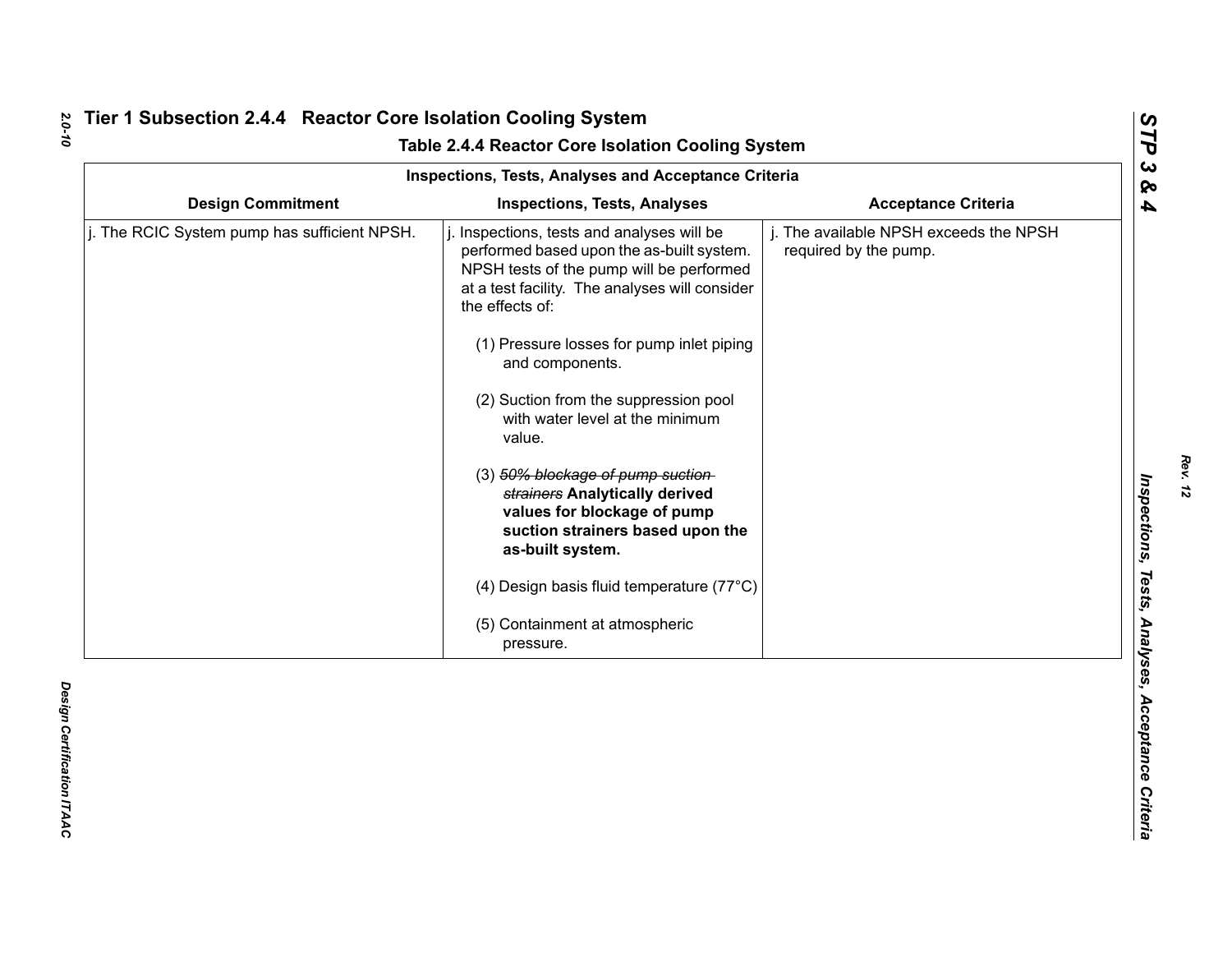| <b>Inspections, Tests, Analyses and Acceptance Criteria</b><br><b>Design Commitment</b><br><b>Acceptance Criteria</b><br><b>Inspections, Tests, Analyses</b><br>1. The as-built new and spent fuel storage racks<br>1. The basic configuration of the new and spent<br>1. Inspections of the as-built system will be<br>fuel racks is described in Section 2.5.6.<br>conducted<br>conform with the basic configuration described in<br>Section 2.5.6<br>2. An analysis report exists which concludes that<br>2. The new and spent fuel racks maintain a<br>2. Analyses will be performed to determine<br>the new and spent fuel racks have a subcriticality<br>subcriticality of at least 5% ∆k under dry or<br>the keff of the as-built new and spent fuel<br>of at least 5% Δk under dry or flooded conditions.<br>flooded conditions.<br>racks.<br>3. The rack arrangement prevents accidental<br>3. The rack arrangement prevents accidental<br>3. Inspections of the as-built new and spent<br>insertion of fuel assemblies between adjacent<br>insertion of fuel assemblies between adjacent<br>fuel racks will be performed<br>racks.<br>racks.<br>4. An analysis report exists which concludes that |
|-------------------------------------------------------------------------------------------------------------------------------------------------------------------------------------------------------------------------------------------------------------------------------------------------------------------------------------------------------------------------------------------------------------------------------------------------------------------------------------------------------------------------------------------------------------------------------------------------------------------------------------------------------------------------------------------------------------------------------------------------------------------------------------------------------------------------------------------------------------------------------------------------------------------------------------------------------------------------------------------------------------------------------------------------------------------------------------------------------------------------------------------------------------------------------------------------------------|
|                                                                                                                                                                                                                                                                                                                                                                                                                                                                                                                                                                                                                                                                                                                                                                                                                                                                                                                                                                                                                                                                                                                                                                                                             |
|                                                                                                                                                                                                                                                                                                                                                                                                                                                                                                                                                                                                                                                                                                                                                                                                                                                                                                                                                                                                                                                                                                                                                                                                             |
|                                                                                                                                                                                                                                                                                                                                                                                                                                                                                                                                                                                                                                                                                                                                                                                                                                                                                                                                                                                                                                                                                                                                                                                                             |
|                                                                                                                                                                                                                                                                                                                                                                                                                                                                                                                                                                                                                                                                                                                                                                                                                                                                                                                                                                                                                                                                                                                                                                                                             |
| 4. The rack arrangement allows flow to prevent the<br>the rack arrangement allows flow to prevent the<br>4. An analysis of the as-built spent fuel rack<br>water from exceeding 100°C.<br>water from exceeding 100°C.<br>will be performed to determine the<br>maximum water temperature.                                                                                                                                                                                                                                                                                                                                                                                                                                                                                                                                                                                                                                                                                                                                                                                                                                                                                                                   |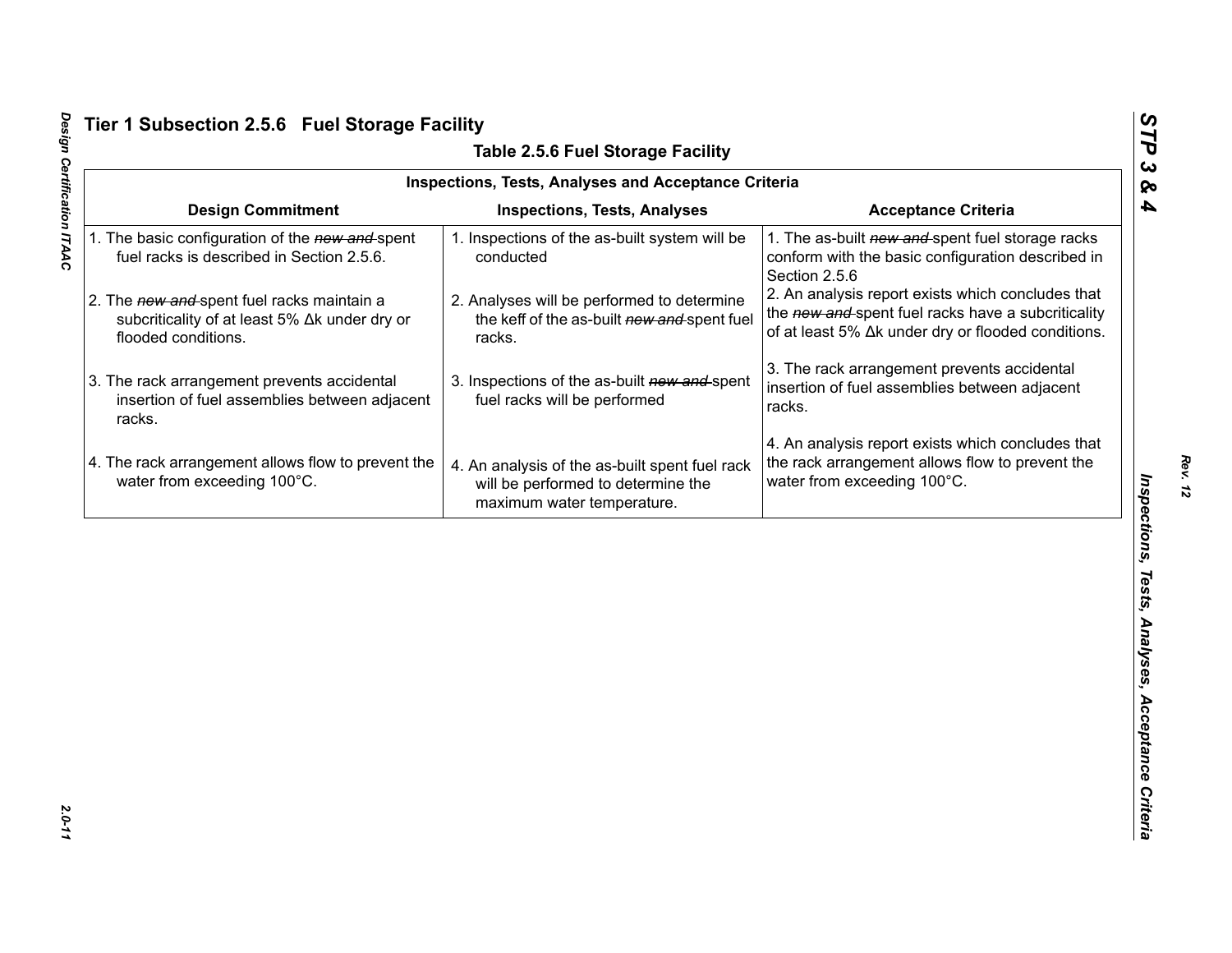| <b>Design Commitment</b><br><b>Inspections, Tests, Analyses</b><br><b>Acceptance Criteria</b><br>The equipment comprising the Multiplexing<br>Inspection of the as-built EMS and NEMS<br>The as-built EMS and NEMS conform-<br>1.<br>1.<br>System providing the ECFs and NECFs is<br>equipment implementing the ECFs and<br>defined in Section 2.7.5.<br>the NECFs will be conducted.<br>Section 2.7.5.<br><b>EMS The ECFs uses use a deterministic</b><br>Tests of the <b>EMS ECFs</b> communications<br>2.<br>2.<br>communications <b>protocol-protocols</b> .<br>protocol-protocols will be conducted in a<br>communications <b>protocol-protocols</b> .<br>test facility.<br>3 <sub>1</sub><br>Data communications from EMS equipment<br>Tests on the <i>EMS</i> ECFs <i>data communications</i><br><b>EMS communications Equipment</b><br>3.<br>implementing the ECFs to non-safety-<br>will be conducted in a test facility.<br>related systems or devices uses use an<br>isolating transmission medium and buffering<br>non-safety-related systems or devices.<br>devices. Data cannot be transmitted from | equipment implementing the ECFs and<br>NECFs conforms with the description in<br><b>EMS The ECFs uses use a deterministic</b><br>implementing the ECFs only permits data<br>transfer from the <b>EMS</b> safety-related to the<br>Control or timing signals are not exchanged<br>the non-safety-related side to EMS-<br>between <b>EMS</b> safety-related and non-<br>safety-related systems or devices.<br>equipment implementing the ECFs. | <b>Inspections, Tests, Analyses and Acceptance Criteria</b> |  |  |
|-------------------------------------------------------------------------------------------------------------------------------------------------------------------------------------------------------------------------------------------------------------------------------------------------------------------------------------------------------------------------------------------------------------------------------------------------------------------------------------------------------------------------------------------------------------------------------------------------------------------------------------------------------------------------------------------------------------------------------------------------------------------------------------------------------------------------------------------------------------------------------------------------------------------------------------------------------------------------------------------------------------------------------------------------------------------------------------------------------------------|----------------------------------------------------------------------------------------------------------------------------------------------------------------------------------------------------------------------------------------------------------------------------------------------------------------------------------------------------------------------------------------------------------------------------------------------|-------------------------------------------------------------|--|--|
| 1.<br>2.<br>3.                                                                                                                                                                                                                                                                                                                                                                                                                                                                                                                                                                                                                                                                                                                                                                                                                                                                                                                                                                                                                                                                                                    |                                                                                                                                                                                                                                                                                                                                                                                                                                              |                                                             |  |  |
|                                                                                                                                                                                                                                                                                                                                                                                                                                                                                                                                                                                                                                                                                                                                                                                                                                                                                                                                                                                                                                                                                                                   |                                                                                                                                                                                                                                                                                                                                                                                                                                              |                                                             |  |  |
|                                                                                                                                                                                                                                                                                                                                                                                                                                                                                                                                                                                                                                                                                                                                                                                                                                                                                                                                                                                                                                                                                                                   |                                                                                                                                                                                                                                                                                                                                                                                                                                              |                                                             |  |  |
|                                                                                                                                                                                                                                                                                                                                                                                                                                                                                                                                                                                                                                                                                                                                                                                                                                                                                                                                                                                                                                                                                                                   |                                                                                                                                                                                                                                                                                                                                                                                                                                              |                                                             |  |  |
|                                                                                                                                                                                                                                                                                                                                                                                                                                                                                                                                                                                                                                                                                                                                                                                                                                                                                                                                                                                                                                                                                                                   |                                                                                                                                                                                                                                                                                                                                                                                                                                              |                                                             |  |  |
|                                                                                                                                                                                                                                                                                                                                                                                                                                                                                                                                                                                                                                                                                                                                                                                                                                                                                                                                                                                                                                                                                                                   |                                                                                                                                                                                                                                                                                                                                                                                                                                              |                                                             |  |  |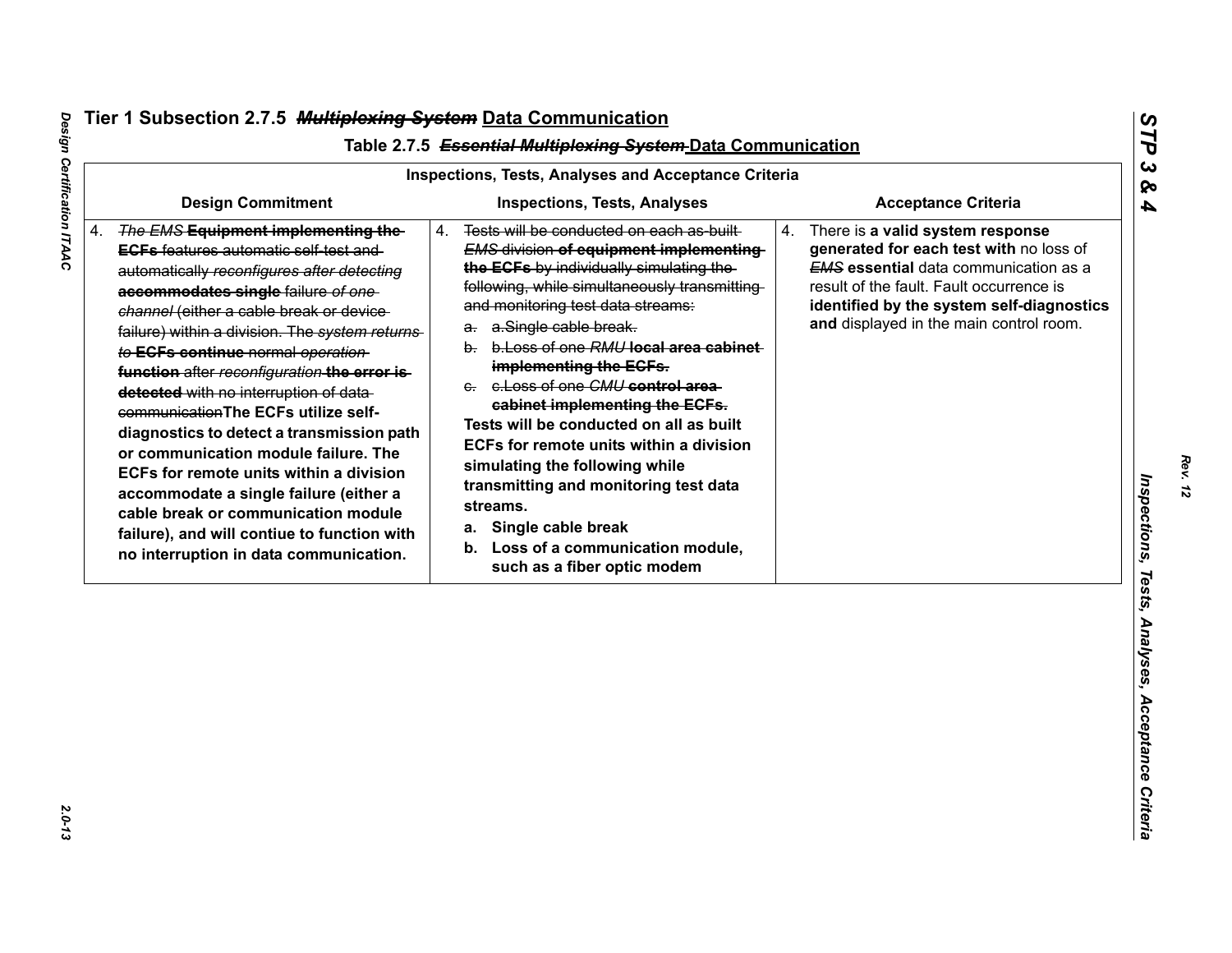| <b>Inspections, Tests, Analyses and Acceptance Criteria</b> |                                                                                                                                                                                                                                                                                                                           |                                     |                                                                                                                                                                                                                                                                       |    |                                                                                                                                                                                                                                                                                                                                                                                                |  |  |
|-------------------------------------------------------------|---------------------------------------------------------------------------------------------------------------------------------------------------------------------------------------------------------------------------------------------------------------------------------------------------------------------------|-------------------------------------|-----------------------------------------------------------------------------------------------------------------------------------------------------------------------------------------------------------------------------------------------------------------------|----|------------------------------------------------------------------------------------------------------------------------------------------------------------------------------------------------------------------------------------------------------------------------------------------------------------------------------------------------------------------------------------------------|--|--|
| <b>Design Commitment</b>                                    |                                                                                                                                                                                                                                                                                                                           | <b>Inspections, Tests, Analyses</b> |                                                                                                                                                                                                                                                                       |    | <b>Acceptance Criteria</b>                                                                                                                                                                                                                                                                                                                                                                     |  |  |
|                                                             | 5. Loss of data communications in a division of<br><b>EMS equipment implementing the ECFs</b><br>does not cause transient or erroneous data<br>to occur at system outputs.                                                                                                                                                | 5.                                  | Tests will be performed in one division of<br><b>EMS equipment implementing the ECFs</b><br>at a time. While simulated input signals are<br>being transmitted cable segments in<br>redundant paths will be disconnected and<br><b>EMS the ECFs</b> outputs monitored. | 5. | Data communication is lost without<br>generation of transient or erroneous signals.                                                                                                                                                                                                                                                                                                            |  |  |
| 6.                                                          | Each of four EMS divisions of equipment<br>implementing the ECFs is powered from its<br>respective division's uniterruptible Class<br>1E DC division vital AC power. In the EMS<br>For the ECFs, independence is provided<br>between Class 1E divisions, and between<br>Class 1E divisions and non-Class 1E<br>equipment. | 6.                                  | Tests will be performed on EMS<br>a.<br>equipment implementing the ECFs by<br>providing a test signal in only one Class<br>1E division at a time.<br>b. Inspection of the as-installed Class 1E<br>divisions in the EMS will be performed.                            | 6. | The test signal exists only in the Class<br>a.<br>1E division under test in the EMS<br>equipment implementing the ECFs.<br>b. In the EMS For equipment<br>implementing the ECFs, physical<br>separation or electrical isolation exists<br>between Class 1E divisions. Physical<br>separation or electrical isolation exists<br>between these Class 1E divisions and<br>non-Class 1E equipment. |  |  |
| 7.                                                          | Main control room alarms and displays<br>provided for the <b>EMS ECFs</b> are as defined<br>in Section 2.7.5.                                                                                                                                                                                                             | 7.                                  | Inspections will be performed on the main<br>control room alarms and displays for the<br><b>EMS ECFs.</b>                                                                                                                                                             | 7. | Alarms and displays exist or can be<br>retrieved in the main control room as defined<br>in Section 2.7.5.                                                                                                                                                                                                                                                                                      |  |  |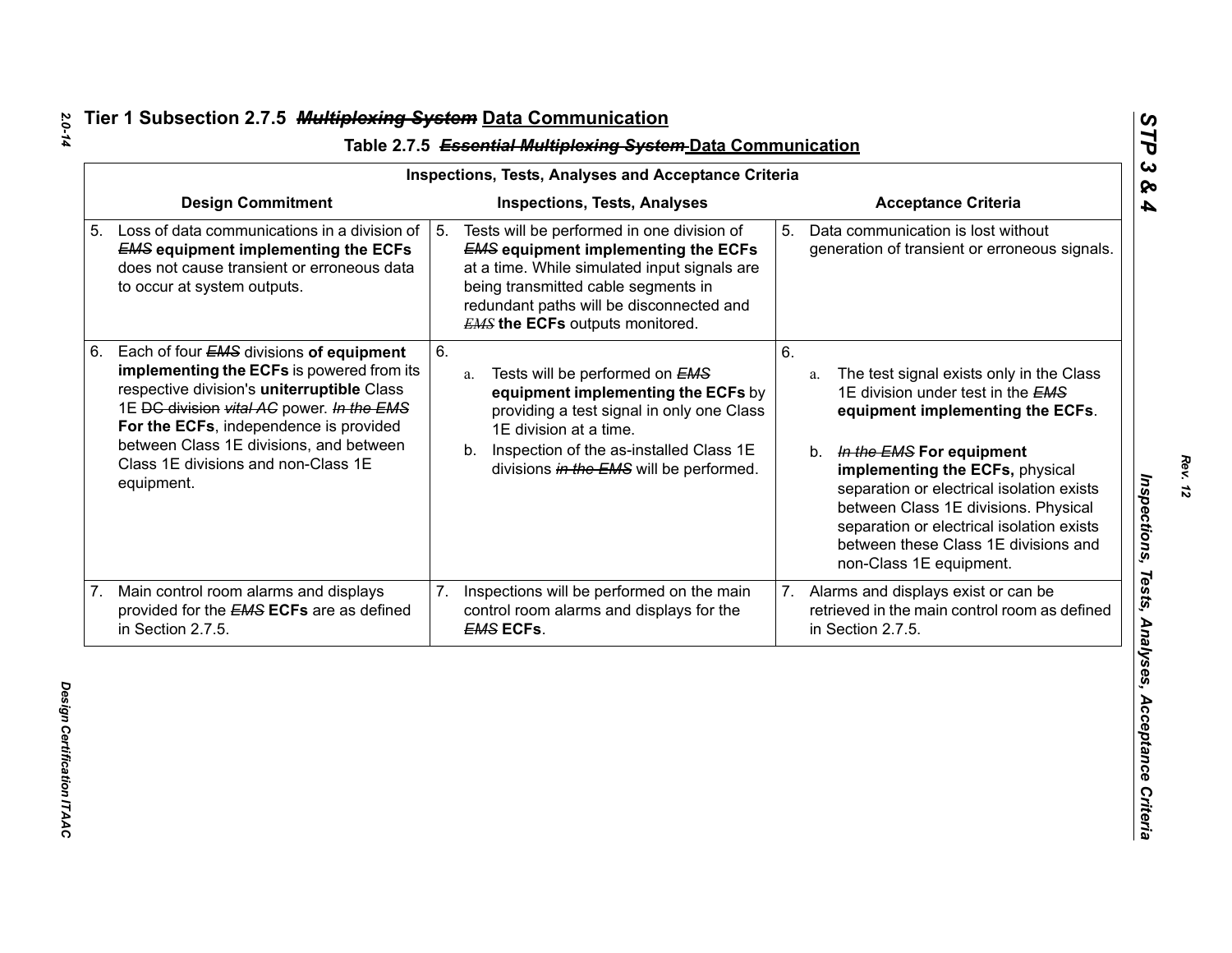|                                                                                                                                                                                                               | <b>Inspections, Tests, Analyses and Acceptance Criteria</b>                                                                                      |     |                                                                                                                                                                                                                                                                                                                                |
|---------------------------------------------------------------------------------------------------------------------------------------------------------------------------------------------------------------|--------------------------------------------------------------------------------------------------------------------------------------------------|-----|--------------------------------------------------------------------------------------------------------------------------------------------------------------------------------------------------------------------------------------------------------------------------------------------------------------------------------|
| <b>Design Commitment</b>                                                                                                                                                                                      | <b>Inspections, Tests, Analyses</b>                                                                                                              |     | <b>Acceptance Criteria</b>                                                                                                                                                                                                                                                                                                     |
| 11. EPD System interrupting devices (circuit<br>breakers and fuses) are coordinated to the<br>maximum extent possible, so that the<br>circuit interrupter closest to the fault opens<br>before other devices. | 11. Analyses for the as-built EPD System to<br>determine circuit interrupting device<br>coordination will be performed.                          |     | 11. Analyses for the as-built EPD System exist<br>and conclude that, to the maximum extent<br>possible, the analyzed circuit interrupter<br>closest to the fault will open before other<br>devices. For instances where coordination<br>cannot be practically achieved, the analysis<br>will justify the lack of coordination. |
| 22. The EPD System supplies an operating<br>voltage at the terminals of the Class 1E<br>utilization equipment that is within the<br>utilization equipment's voltage tolerance<br>limits.                      | $\overline{22}$ .<br>Analyses for the as-built EPD System<br>a.<br>to determine voltage drops will be<br>performed.                              | 22. | a. Analyses for the as-built EPD System<br>exist and conclude that the analyzed<br>operating voltage supplied at the<br>terminals of the Class 1E utilization<br>equipment is within the utilization<br>equipment's voltage tolerance limits, as<br>determined by their nameplate ratings.                                     |
|                                                                                                                                                                                                               | b. Tests of the as-built Class 1E EPD<br>System will be conducted by operating<br>connected Class 1E loads at their<br>analyzed minimum voltage. |     | b. Connected Class 1E loads operate at<br>their analyzed minimum voltage, as-<br>determined by the voltage drop-<br>analyses.                                                                                                                                                                                                  |
|                                                                                                                                                                                                               | b. Type tests at manufacturer's shop<br>will be performed for the operating<br>voltage range of the Class 1E<br>electrical equipment.            |     | b. Manufacturer's type test reports<br>exist and conclude that the<br>operating range is within the tested<br>voltage range for the Class 1E<br>electrical equipment.                                                                                                                                                          |

Design Certification ITAAC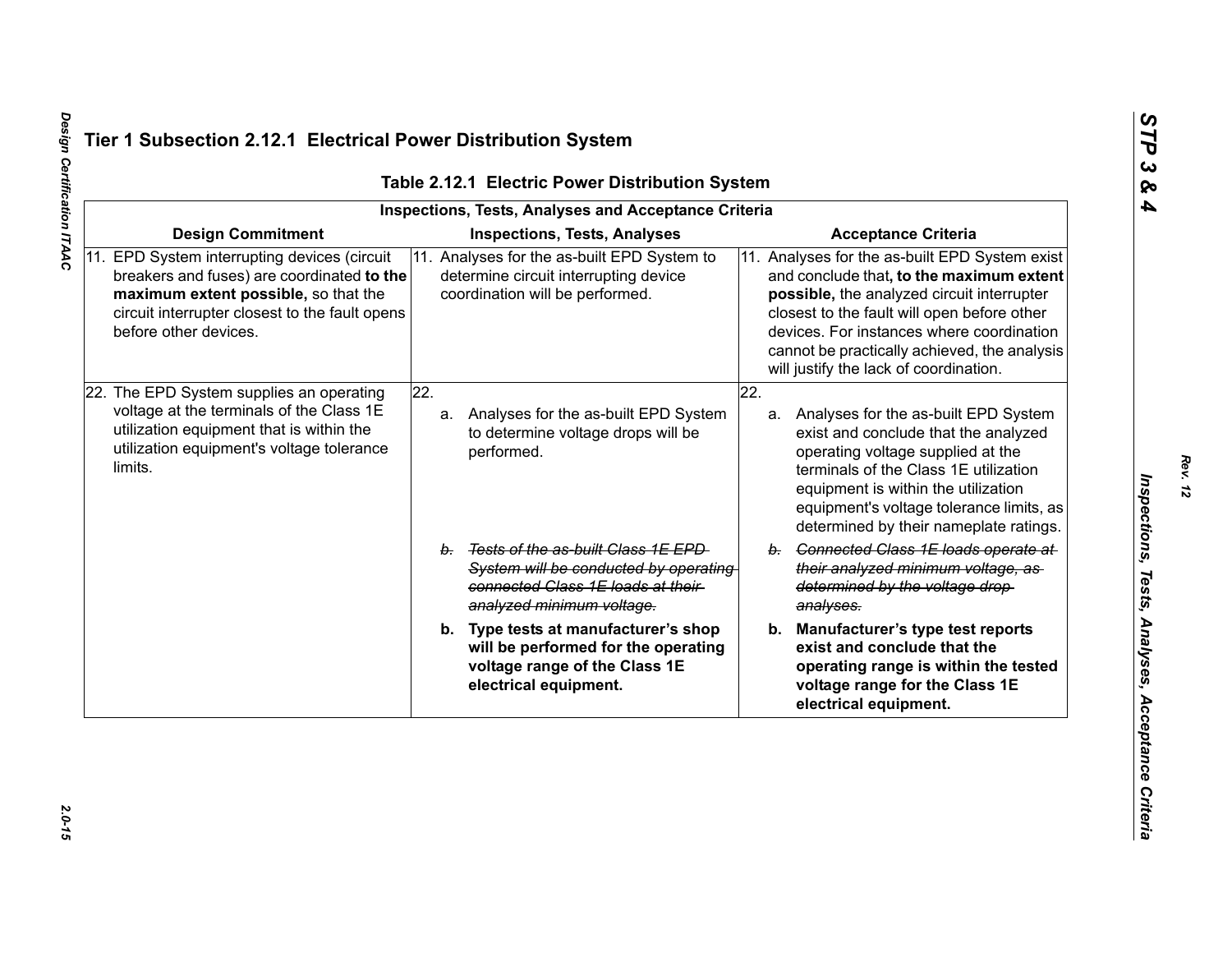|                          | Table 2.12.1 Electric Power Distribution System                                             |                                                                                                                                                                                                                                                                                             |
|--------------------------|---------------------------------------------------------------------------------------------|---------------------------------------------------------------------------------------------------------------------------------------------------------------------------------------------------------------------------------------------------------------------------------------------|
|                          | <b>Inspections, Tests, Analyses and Acceptance Criteria</b>                                 |                                                                                                                                                                                                                                                                                             |
| <b>Design Commitment</b> | <b>Inspections, Tests, Analyses</b>                                                         | <b>Acceptance Criteria</b>                                                                                                                                                                                                                                                                  |
|                          | c. System preoperational tests will be<br>conducted of the as-built Class 1E<br>EPD System. | The test voltages from<br>C.<br>preoperational test reports are<br>compared against system voltage<br>analysis of the as-built Class 1E EPD<br>system. The results of comparison<br>conclude that the available voltage<br>is within the operating range for the<br>as-installed equipment. |
|                          |                                                                                             |                                                                                                                                                                                                                                                                                             |
|                          |                                                                                             |                                                                                                                                                                                                                                                                                             |
|                          |                                                                                             |                                                                                                                                                                                                                                                                                             |
|                          |                                                                                             |                                                                                                                                                                                                                                                                                             |
|                          |                                                                                             |                                                                                                                                                                                                                                                                                             |
|                          |                                                                                             |                                                                                                                                                                                                                                                                                             |
|                          |                                                                                             |                                                                                                                                                                                                                                                                                             |
|                          |                                                                                             |                                                                                                                                                                                                                                                                                             |
|                          |                                                                                             |                                                                                                                                                                                                                                                                                             |
|                          |                                                                                             |                                                                                                                                                                                                                                                                                             |
|                          |                                                                                             |                                                                                                                                                                                                                                                                                             |
|                          |                                                                                             |                                                                                                                                                                                                                                                                                             |
|                          |                                                                                             |                                                                                                                                                                                                                                                                                             |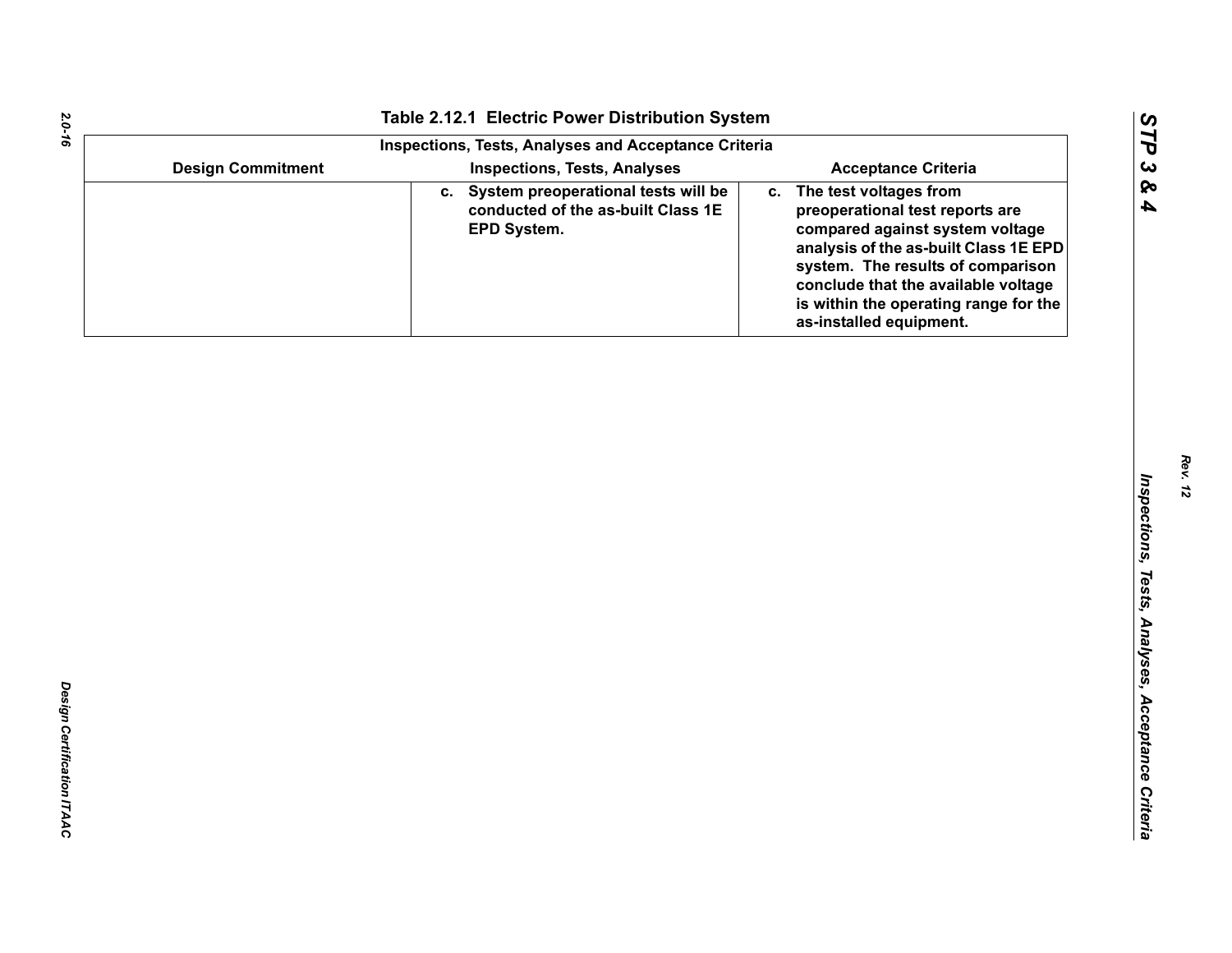| Table 2.12.12 Direct Current Power Supply                   |                                                                                                                                                                                                                                                      |                                                                                                                                                              |                                                                                                                                                                                                                                                                                                                                                                                                  |  |  |  |
|-------------------------------------------------------------|------------------------------------------------------------------------------------------------------------------------------------------------------------------------------------------------------------------------------------------------------|--------------------------------------------------------------------------------------------------------------------------------------------------------------|--------------------------------------------------------------------------------------------------------------------------------------------------------------------------------------------------------------------------------------------------------------------------------------------------------------------------------------------------------------------------------------------------|--|--|--|
| <b>Inspections, Tests, Analyses and Acceptance Criteria</b> |                                                                                                                                                                                                                                                      |                                                                                                                                                              |                                                                                                                                                                                                                                                                                                                                                                                                  |  |  |  |
|                                                             | <b>Design Commitment</b>                                                                                                                                                                                                                             | <b>Inspections, Tests, Analyses</b>                                                                                                                          | <b>Acceptance Criteria</b>                                                                                                                                                                                                                                                                                                                                                                       |  |  |  |
|                                                             | Class 1E DC electrical distribution<br>system circuit interrupting devices (circuit<br>breakers and fuses) are coordinated to<br>the maximum extent possible, so that<br>the circuit interrupter closest to the fault<br>opens before other devices. | 8.<br>Analyses for the as-built Class 1E DC<br>electrical distribution system to<br>determine circuit interrupting device<br>coordination will be performed. | 8. Analyses for the as-built Class 1E DC<br>electrical distribution system circuit<br>interrupting devices exist and conclude<br>that, to the maximum extent possible,<br>the analyzed circuit interrupter closest to<br>the fault will open before other devices.<br>For instances where coordination cannot<br>be practically achieved, the analysis will<br>justify the lack of coordination. |  |  |  |
|                                                             |                                                                                                                                                                                                                                                      |                                                                                                                                                              |                                                                                                                                                                                                                                                                                                                                                                                                  |  |  |  |
|                                                             |                                                                                                                                                                                                                                                      |                                                                                                                                                              |                                                                                                                                                                                                                                                                                                                                                                                                  |  |  |  |
|                                                             |                                                                                                                                                                                                                                                      |                                                                                                                                                              |                                                                                                                                                                                                                                                                                                                                                                                                  |  |  |  |
|                                                             |                                                                                                                                                                                                                                                      |                                                                                                                                                              |                                                                                                                                                                                                                                                                                                                                                                                                  |  |  |  |
|                                                             |                                                                                                                                                                                                                                                      |                                                                                                                                                              |                                                                                                                                                                                                                                                                                                                                                                                                  |  |  |  |
|                                                             |                                                                                                                                                                                                                                                      |                                                                                                                                                              |                                                                                                                                                                                                                                                                                                                                                                                                  |  |  |  |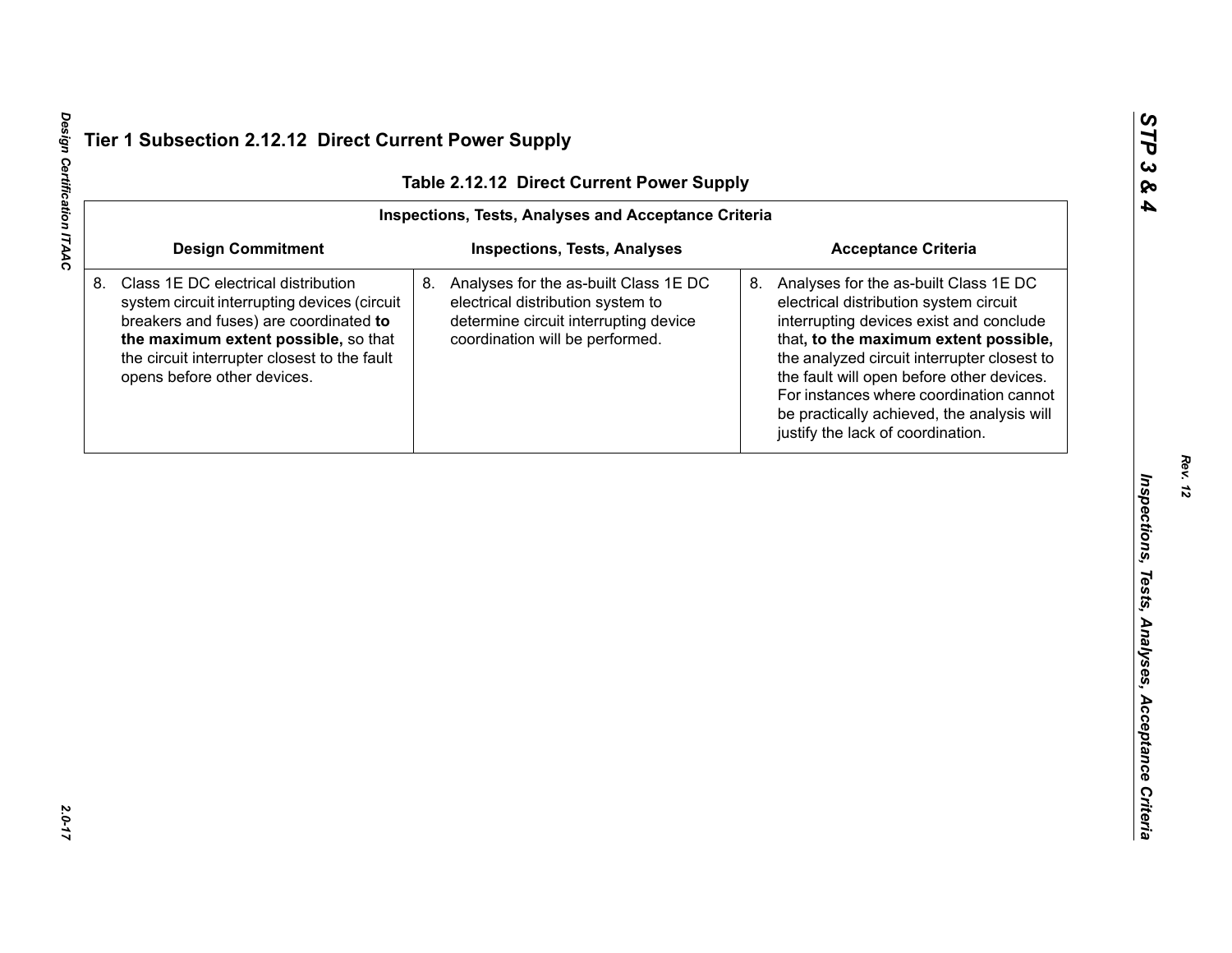| <b>Inspections, Tests, Analyses and Acceptance Criteria</b>                                                                                                                                                          |                                                                                                                                                                                                                                                            |                                                                                                                                                                                                                                                                                                                                         |  |  |  |
|----------------------------------------------------------------------------------------------------------------------------------------------------------------------------------------------------------------------|------------------------------------------------------------------------------------------------------------------------------------------------------------------------------------------------------------------------------------------------------------|-----------------------------------------------------------------------------------------------------------------------------------------------------------------------------------------------------------------------------------------------------------------------------------------------------------------------------------------|--|--|--|
| <b>Design Commitment</b>                                                                                                                                                                                             | <b>Inspections, Tests, Analyses</b>                                                                                                                                                                                                                        | <b>Acceptance Criteria</b>                                                                                                                                                                                                                                                                                                              |  |  |  |
| The Class 1E DC electrical distribution<br>system supplies an operating voltage at<br>the terminals of the Class 1E utilization<br>equipment that is within the utilization<br>equipment's voltage tolerance limits. | $\overline{11}$ .<br>a. Analyses for the as-built Class 1E DC<br>electrical distribution system to<br>determine system voltage drops will<br>be performed.                                                                                                 | 11.<br>a. Analyses for the as-built Class 1E DC<br>electrical distribution system exist and<br>conclude that the analyzed operating<br>voltage supplied at the terminals of<br>the Class 1E utilization equipment is<br>within the utilization equipment's<br>voltage tolerance limits, as<br>determined by their nameplate<br>ratings. |  |  |  |
|                                                                                                                                                                                                                      | b. Tests of the as-built Class 1E DC<br>system will be conducted by operating<br>connected Class 1E loads at less than<br>or equal to the minimum allowable<br>battery voltage and at greater than or<br>equal to the maximum battery<br>charging voltage. | b. Connected as-built Class 1E loads<br>operate at less than or equal to the<br>minimum allowable battery voltage<br>and at greater than or equal to the<br>maximum battery charging voltage.                                                                                                                                           |  |  |  |
|                                                                                                                                                                                                                      | b. Type tests at manufacturer's shop<br>will be performed for the operating<br>voltage range of the Class 1E DC<br>electrical equipment.                                                                                                                   | <b>Manufacturer's type test reports</b><br>b.<br>exist and conclude that the<br>operating range is within the tested<br>voltage range for the Class 1E DC<br>electrical equipment.                                                                                                                                                      |  |  |  |
|                                                                                                                                                                                                                      | c. System preoperational tests will be<br>conducted on the as-built Class 1E<br>DC system.                                                                                                                                                                 | c. The test voltages from<br>preoperational test reports are<br>compared against system voltage<br>analysis of the as-built Class 1E<br>EPD system. The results of<br>comparison conclude that the<br>available voltage is within the<br>operating range for the as-installed<br>DC equipment.                                          |  |  |  |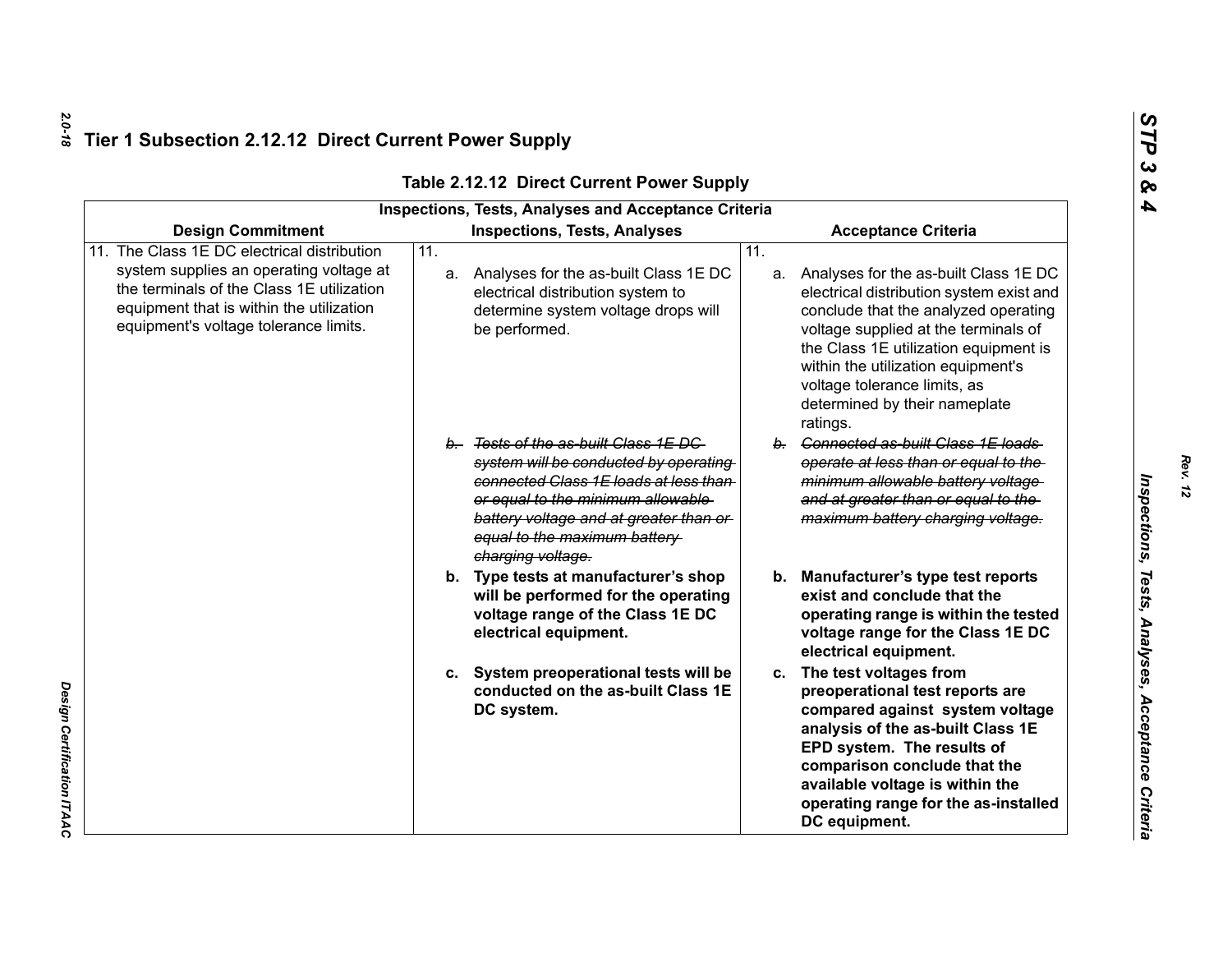*Rev. 12*

Design Certification ITAAC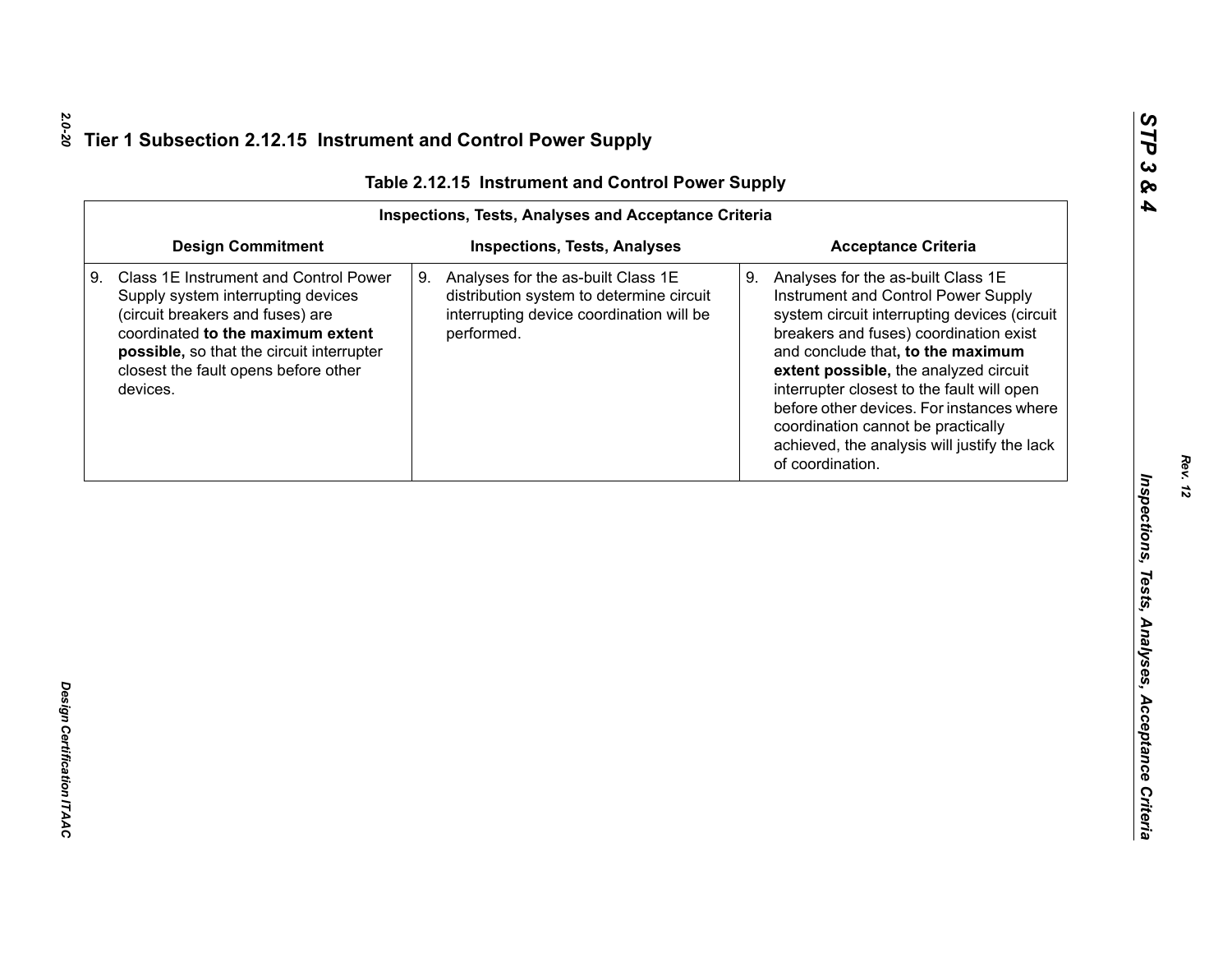| <b>Design Commitment</b> |                                                                                                                                                                                                                                                          | <b>Inspections, Tests, Analyses and Acceptance</b><br>Criteria<br><b>Inspections, Tests, Analyses</b> |                                                                                                                                                                                                       |       | <b>Acceptance Criteria</b>                                                                                                                                                                                                                                                                                                    |
|--------------------------|----------------------------------------------------------------------------------------------------------------------------------------------------------------------------------------------------------------------------------------------------------|-------------------------------------------------------------------------------------------------------|-------------------------------------------------------------------------------------------------------------------------------------------------------------------------------------------------------|-------|-------------------------------------------------------------------------------------------------------------------------------------------------------------------------------------------------------------------------------------------------------------------------------------------------------------------------------|
|                          | 1. The basic configuration for the FCS is as shown<br><del>on Figure 2.14.8.</del>                                                                                                                                                                       | conducted.                                                                                            | Inspections of the as-built system will be                                                                                                                                                            |       | The as-built FCS conforms with the basic-<br>configuration shown on Figure 2.14.8.                                                                                                                                                                                                                                            |
| $2 -$                    | The ASME Code components of the FCS retain<br>their pressure boundary integrity under internal-<br>pressures that will be experienced during service.                                                                                                    | $2 -$                                                                                                 | A pressure test will be conducted on those Code<br>components of the FCS required to be pressure<br>tested by the ASME code.                                                                          | $2 -$ | The results of the pressure test of the ASME code<br>components of the FCS conform with the<br>requirements in the ASME Code, Section III.                                                                                                                                                                                    |
|                          | 3. Each of the two FCS divisions is powered from<br>the respective Class 1E division as shown on-<br>Figure 2.14.8. In the FCS, independence is<br>provided between Class 1E divisions, and<br>between Class 1E divisions and non-Class 1E<br>equipment. | 3.<br>a-                                                                                              | Tests will be performed in the FCS by<br>providing a test signal in only one Class 1E<br>division at a time.<br>b. Inspection of the as-installed Class 1E<br>divisions in the FCS will be performed. | З.    | The test signal exists only in the Class 1E<br>a-<br>division under test in the FCS.<br>b. Physical separation or electrical isolation<br>exists between Class 1E divisions in the<br><b>FCS. Physical separation or electrical</b><br>isolation exists between Class 1E divisions.<br>and non-Class 1E equipment in the FCS. |
|                          | Each mechanical division of the FCS (Divisions B,<br>$4 -$<br>C) is physically separated from the other-<br>divisions.                                                                                                                                   | $^{4-}$                                                                                               | Inspections of the as-built FCS will be conducted.                                                                                                                                                    |       | Each mechanical division of the FCS is physically<br>separated from the other mechanical divisions of<br>FCS by structural and/or fire barriers.                                                                                                                                                                              |
| 5.                       | Main control room displays and controls provided<br>for the FCS are as defined in Section 2.14.8.                                                                                                                                                        | $5-$                                                                                                  | Inspections will be performed on the main control-<br>room displays and controls for the FCS.                                                                                                         | $5-$  | Displays and controls exist or can be retrieved in<br>the main control room as defined in Section-<br><del>2.14.8.</del>                                                                                                                                                                                                      |
|                          | 6. RSS display and control provided for the FCS are<br>as defined in Section 2.14.8.                                                                                                                                                                     | $6-$                                                                                                  | Inspections will be performed on the RSS display-<br>and control for the FCS.                                                                                                                         | $6-$  | Display and control exists on the RSS as defined<br>in Section 2.14.8.                                                                                                                                                                                                                                                        |
|                          | -MOVs designated in Section 2.14.8 as having an-<br>active safety-related function open and close-<br>under differential pressure and fluid flow and<br>temperature conditions.                                                                          | $\mathcal{Z}_{-}$<br>conditions.                                                                      | Tests of installed valves for both opening and<br>closing will be conducted under preoperational-<br>differential pressure, fluid flow, and temperature                                               | $7 -$ | Upon receipt of the actuating signal, each MOV<br>both opens and closes, depending on the valve's<br>safety function.                                                                                                                                                                                                         |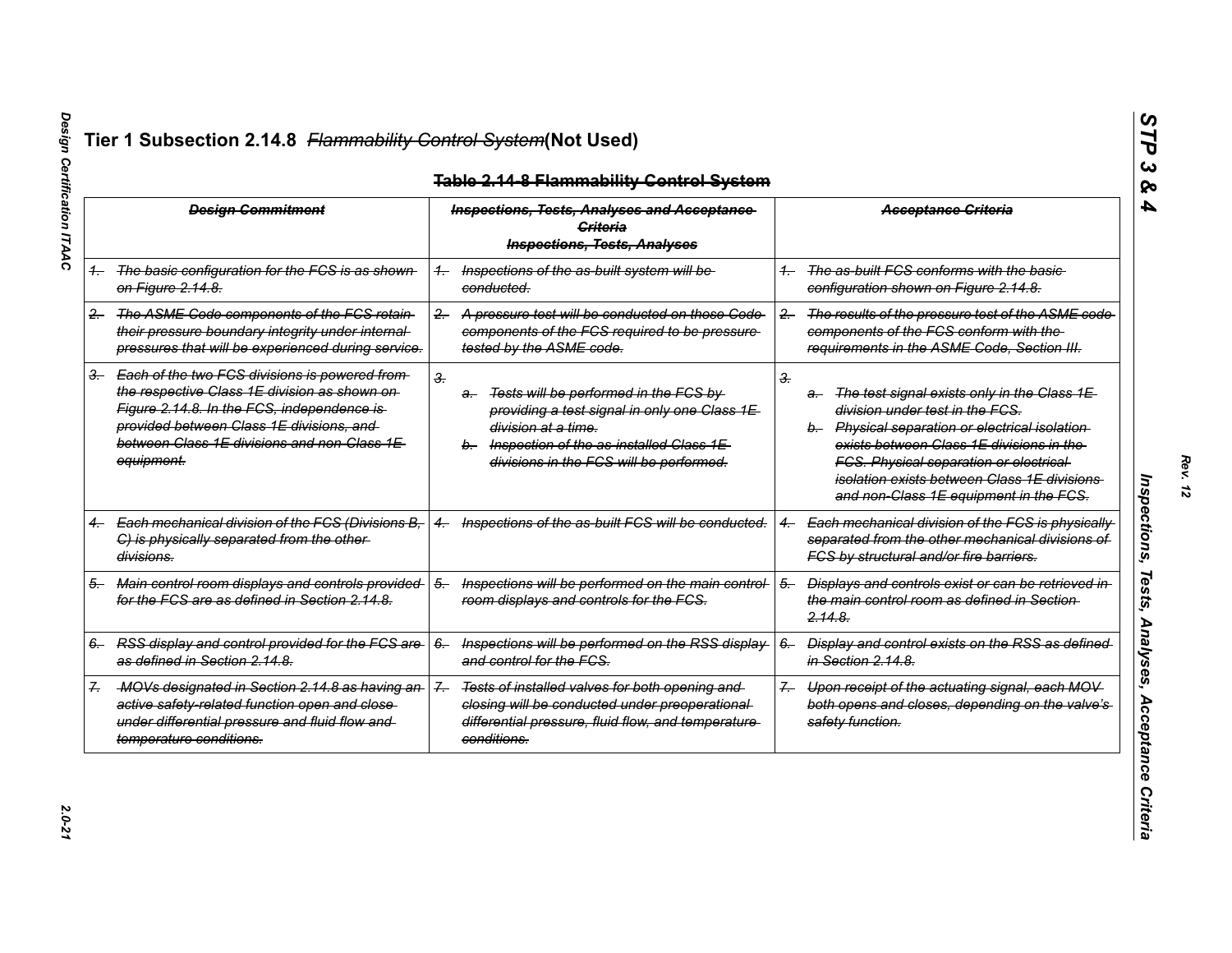| <b>Design Commitment</b> |                                                                                                                                                                            | <b>Inspections, Tests, Analyses and Acceptance</b><br><b>Criteria</b><br><b>Inspections, Tests, Analyses</b> |                                                                                                                                                                   |      | <b>Acceptance Criteria</b>                                                                                                                                                |
|--------------------------|----------------------------------------------------------------------------------------------------------------------------------------------------------------------------|--------------------------------------------------------------------------------------------------------------|-------------------------------------------------------------------------------------------------------------------------------------------------------------------|------|---------------------------------------------------------------------------------------------------------------------------------------------------------------------------|
|                          | 8. CVs designated in Section 2.14.8 as having an-<br>active safety-related function open and close-<br>under system pressure, fluid flow, and<br>temperature conditions.   | $8-$                                                                                                         | Tests of installed valves for both opening and<br>closing will be conducted under preoperational-<br>system pressure, fluid flow, and temperature-<br>conditions. | $8-$ | Based on the direction of the differential pressure-<br>across the valve, each CV opens or closes<br>depending upon the valve's safety functions.                         |
| 9.                       | The pneumatic valves shown on Figure 2.14.8 fail-<br>close in the event of loss of pneumatic pressure-<br>or loss of electrical power to the valve actuating-<br>solenoid. | $9-$                                                                                                         | Tests will be conducted on the as-built FCS-<br>pneumatic valves.                                                                                                 | $9-$ | The pneumatic valves shown on Figure 2.14.8 fail-<br>close in the event of loss of pneumatic pressure-<br>or loss of electrical power to the valve actuating<br>solenoid. |
|                          |                                                                                                                                                                            |                                                                                                              |                                                                                                                                                                   |      |                                                                                                                                                                           |
|                          |                                                                                                                                                                            |                                                                                                              |                                                                                                                                                                   |      |                                                                                                                                                                           |
|                          |                                                                                                                                                                            |                                                                                                              |                                                                                                                                                                   |      |                                                                                                                                                                           |
|                          |                                                                                                                                                                            |                                                                                                              |                                                                                                                                                                   |      |                                                                                                                                                                           |
|                          |                                                                                                                                                                            |                                                                                                              |                                                                                                                                                                   |      |                                                                                                                                                                           |
|                          |                                                                                                                                                                            |                                                                                                              |                                                                                                                                                                   |      |                                                                                                                                                                           |
|                          |                                                                                                                                                                            |                                                                                                              |                                                                                                                                                                   |      |                                                                                                                                                                           |
|                          |                                                                                                                                                                            |                                                                                                              |                                                                                                                                                                   |      |                                                                                                                                                                           |

*Rev. 12*

*STP 3 & 4*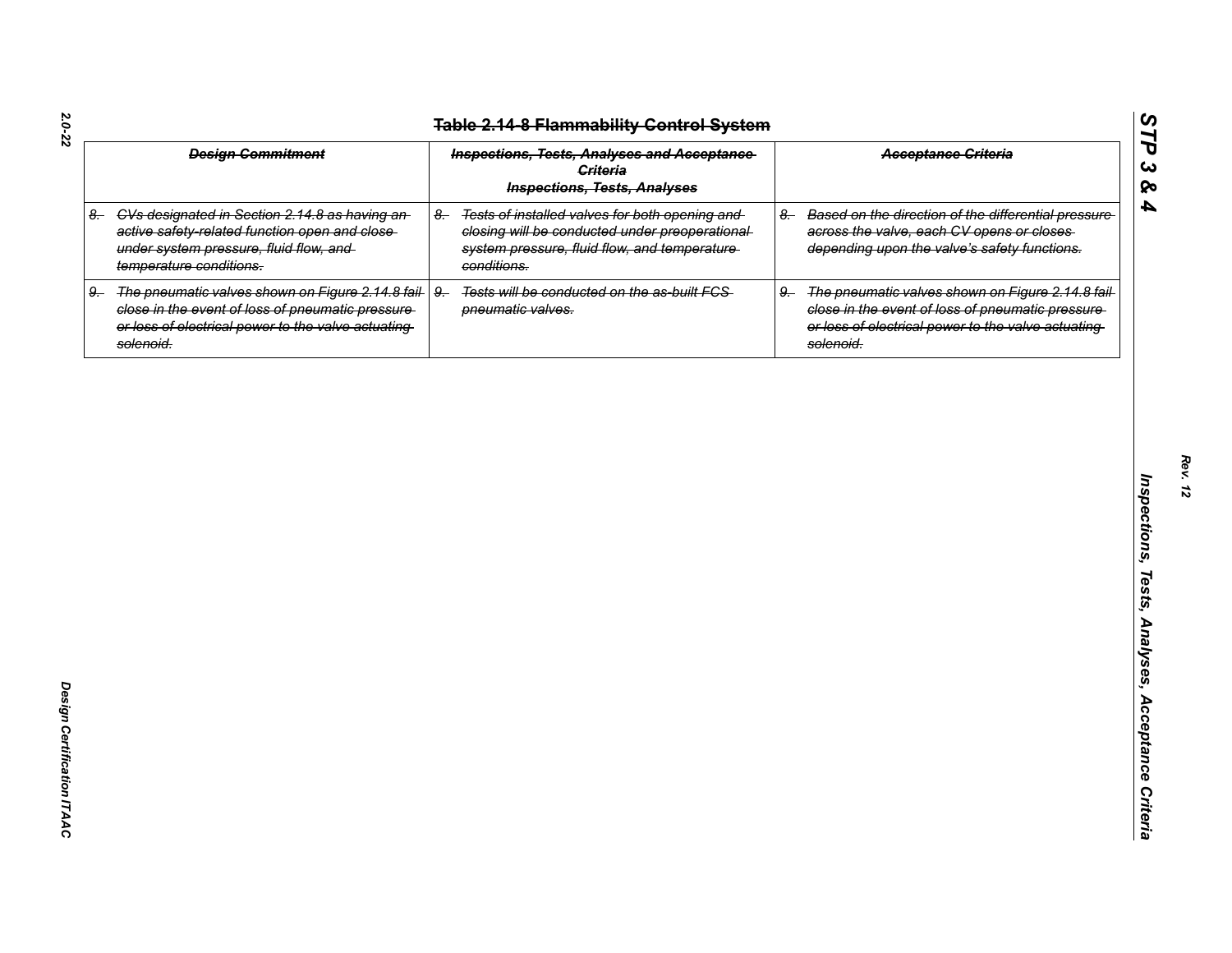| Table 2.15-5c Reactor Building Safety-Related Equipment HVAC System<br>Inspections, Tests, Analyses and Acceptance Criteria |                                                                                                             |                                                                                        |  |  |  |  |  |
|-----------------------------------------------------------------------------------------------------------------------------|-------------------------------------------------------------------------------------------------------------|----------------------------------------------------------------------------------------|--|--|--|--|--|
|                                                                                                                             |                                                                                                             |                                                                                        |  |  |  |  |  |
| 4. The FCS room FCUs are initiated upon a<br>manual FCS start signal. Not used.                                             | 4. Tests will be conducted on each as built FCS room<br>FCU using a simulated intitiation signal. Not used. | 4. The FCS room FCU starts upon receipt of a<br>signal indicating FCS start. Not used. |  |  |  |  |  |
|                                                                                                                             |                                                                                                             |                                                                                        |  |  |  |  |  |
|                                                                                                                             |                                                                                                             |                                                                                        |  |  |  |  |  |
|                                                                                                                             |                                                                                                             |                                                                                        |  |  |  |  |  |
|                                                                                                                             |                                                                                                             |                                                                                        |  |  |  |  |  |
|                                                                                                                             |                                                                                                             |                                                                                        |  |  |  |  |  |
|                                                                                                                             |                                                                                                             |                                                                                        |  |  |  |  |  |
|                                                                                                                             |                                                                                                             |                                                                                        |  |  |  |  |  |
|                                                                                                                             |                                                                                                             |                                                                                        |  |  |  |  |  |
|                                                                                                                             |                                                                                                             |                                                                                        |  |  |  |  |  |
|                                                                                                                             |                                                                                                             |                                                                                        |  |  |  |  |  |
|                                                                                                                             |                                                                                                             |                                                                                        |  |  |  |  |  |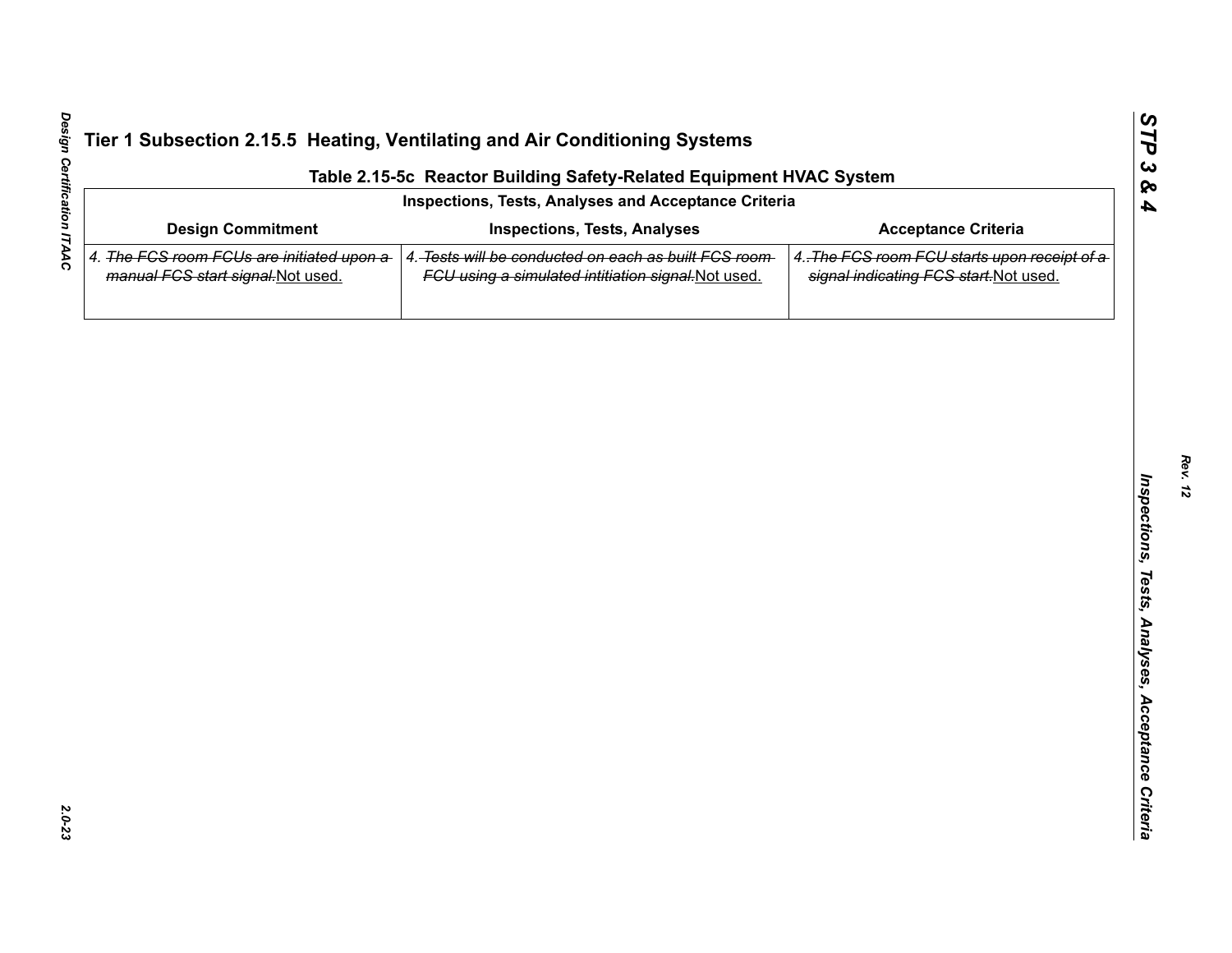| <b>Inspections, Tests, Analyses and Acceptance Criteria</b>                                                                                                                                                                                                                                                                                                                                                                                                                                                                                                                                                                            |                                                                                                                                                                                                                                                                                                                                                                                                                                                                                   |                                                                                                                                                                                                                                                                                                                  |  |  |  |  |
|----------------------------------------------------------------------------------------------------------------------------------------------------------------------------------------------------------------------------------------------------------------------------------------------------------------------------------------------------------------------------------------------------------------------------------------------------------------------------------------------------------------------------------------------------------------------------------------------------------------------------------------|-----------------------------------------------------------------------------------------------------------------------------------------------------------------------------------------------------------------------------------------------------------------------------------------------------------------------------------------------------------------------------------------------------------------------------------------------------------------------------------|------------------------------------------------------------------------------------------------------------------------------------------------------------------------------------------------------------------------------------------------------------------------------------------------------------------|--|--|--|--|
| <b>Design Commitment</b>                                                                                                                                                                                                                                                                                                                                                                                                                                                                                                                                                                                                               | <b>Inspections, Tests, Analyses</b>                                                                                                                                                                                                                                                                                                                                                                                                                                               | <b>Acceptance Criteria</b>                                                                                                                                                                                                                                                                                       |  |  |  |  |
| <b>Safety System Logic and Control</b>                                                                                                                                                                                                                                                                                                                                                                                                                                                                                                                                                                                                 |                                                                                                                                                                                                                                                                                                                                                                                                                                                                                   |                                                                                                                                                                                                                                                                                                                  |  |  |  |  |
| The $DTM$ , TLU equipment implementing the $\vert$ 3.<br>3.<br>DTF, TLF, and OLUs for RPS and MSIV in<br>each of the four instrumentation divisions are<br>powered from their respective divisional Class<br>1E AC sources. The <b>DTMs and SLUs</b><br>equipment implementing the DTF and SLF<br>for ESF 4 and ESF 2 in Divisions I, II, and III<br>are powered from their respective divisional<br>Class 1E DC sources, as are is the<br>equipment implementing the ESF DTMs<br>DTF in Division IV. In SSLC, independence is<br>provided between Class 1E divisions and<br>between Class 1E divisions and non-Class 1E<br>equipment. | a. Tests will be performed on SSLC-by<br>providing a test signal to the I&C<br>equipment in only one Class 1E division<br>at a time.<br>b. Inspection of the as-installed Class 1E<br>divisions in SSLC will be performed.                                                                                                                                                                                                                                                        | 3.<br>a. The test signal exists only in the Class<br>1E division under test in SSLC.<br>b.In SSLC, physical separation or<br>electrical isolation exists between<br>Class 1E divisions. Physical<br>separation or electrical isolation exists<br>between these Class 1E divisions and<br>non-Class 1E equipment. |  |  |  |  |
| SSLC provides the following bypass functions:   4.<br>4.<br>a. Division-of-sensors bypass<br>Trip logic output bypass<br>b.<br>ESF output channel bypass, where<br>c.<br>applied                                                                                                                                                                                                                                                                                                                                                                                                                                                       | Tests will be performed on the as-built SSLC $ 4$ .<br>as follows:<br>a(1) Place one division of sensors in bypass.<br>Apply a trip test signal in place of each<br>sensed parameter that is bypassed. At<br>the same time, apply a redundant trip<br>signal for each parameter in each other<br>division, one division at a time. Monitor<br>the voted trip output at from each TLU<br>and SLU equipment component that<br>implements a TLF or SLF. Repeat for<br>each division. | Results of bypass tests are as follows:<br>a(1) No trip change occurs at the voted trip<br>output of from each TLU and SLU<br>equipment component that<br>implements a TLF or SLF. Bypass<br>status is indicated in main control<br>room.                                                                        |  |  |  |  |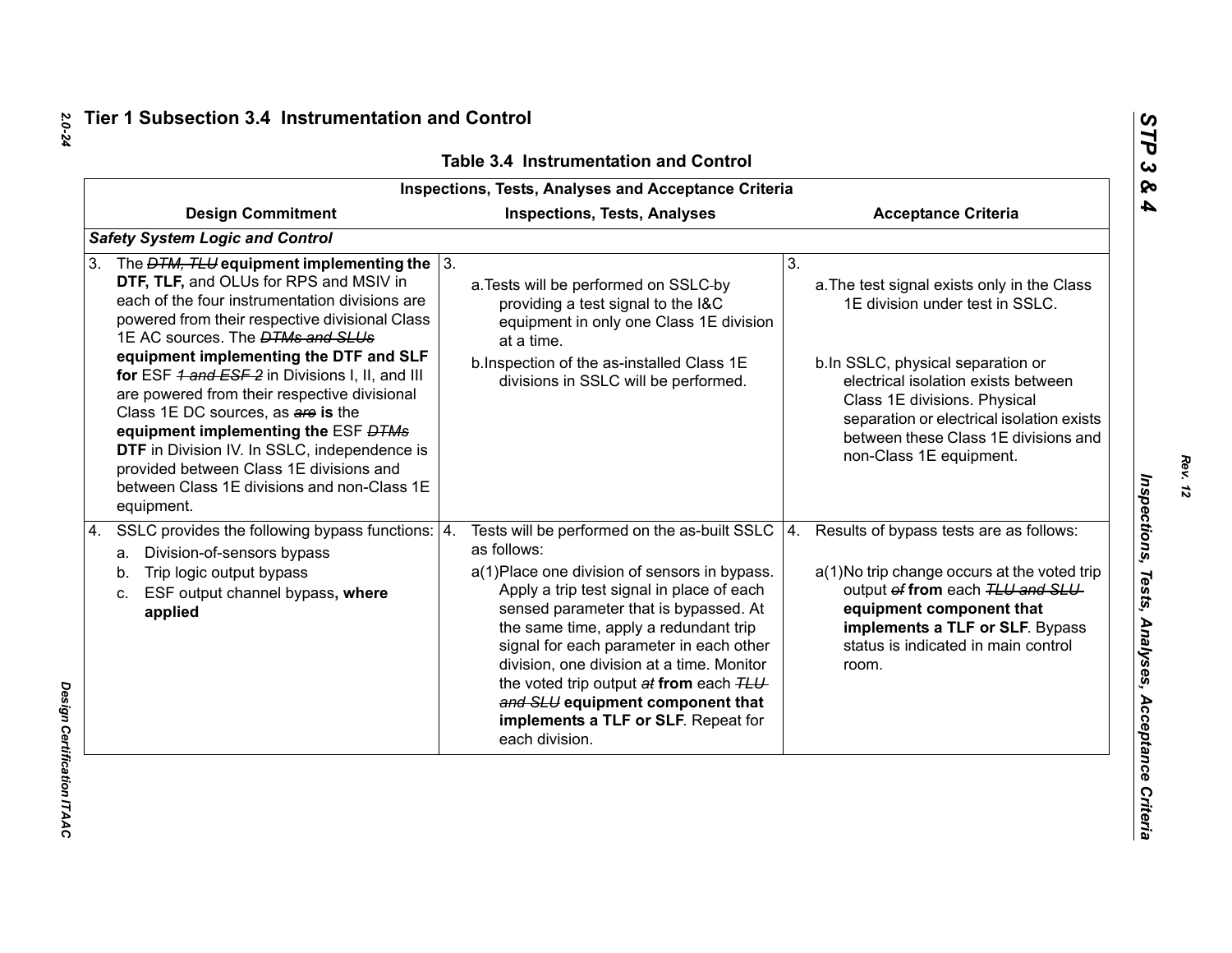| <b>Design Commitment</b><br><b>Acceptance Criteria</b><br><b>Inspections, Tests, Analyses</b> |             |                                                                                                                                                                                                                                                                                                                                                                                                                                                                              |    |                                                                                                                                                                                                                                                                                                   |  |
|-----------------------------------------------------------------------------------------------|-------------|------------------------------------------------------------------------------------------------------------------------------------------------------------------------------------------------------------------------------------------------------------------------------------------------------------------------------------------------------------------------------------------------------------------------------------------------------------------------------|----|---------------------------------------------------------------------------------------------------------------------------------------------------------------------------------------------------------------------------------------------------------------------------------------------------|--|
| 4.                                                                                            | (continued) | (continued)<br>4.                                                                                                                                                                                                                                                                                                                                                                                                                                                            | 4. | (continued)                                                                                                                                                                                                                                                                                       |  |
|                                                                                               |             | a(2) For each division in bypass, attempt to<br>place each other division in division-of-<br>sensors bypass, one at a time.                                                                                                                                                                                                                                                                                                                                                  |    | a(2) Each division not bypassed cannot be<br>placed in bypass, as indicated at OLU<br>output; bypass status in main control<br>room indicates only one division of<br>sensors is bypassed.                                                                                                        |  |
|                                                                                               |             | b(1) Place one division in trip-logic-output<br>bypass. Operate manual auto-trip test<br>switch. Monitor the trip output at the<br>RPS OLU. Operate manual auto-<br>isolation test switch. Monitor the trip<br>output at the MSIV OLU. Repeat for<br>each division.                                                                                                                                                                                                          |    | b(1) No trip change occurs at the trip<br>output of the RPS OLU or MSIV OLU,<br>respectively. Bypass status is<br>indicated in main control room.                                                                                                                                                 |  |
|                                                                                               |             | b(2) For each division in bypass, attempt to<br>place the other divisions in trip-logic-<br>output bypass, one at a time.                                                                                                                                                                                                                                                                                                                                                    |    | b(2) Each division not bypassed cannot be<br>placed in bypass, as indicated at OLU<br>output; bypass status in main control<br>room indicates only one trip logic<br>output is bypassed.                                                                                                          |  |
|                                                                                               |             | c(1) Apply common test signal to any one<br>pair of dual-SLU redundant SLF signal<br>inputs. Monitor test signal at voted 2-out-<br>of-2-output in RMU area-from<br>equipment performing the ECF in<br>local areas. Remove power from<br>equipment performing one SLU SLF,<br>restore power, then remove power from<br>equipment performing other SLU SLF.<br>Repeat test for all pairs of dual SLUs-<br>redundant sets of equipment<br>implementing a SLF in each division. |    | c(1) Monitored test output signal does not<br>change state-initiate the system<br>function when power is removed<br>from either SLU the equipment<br>performing any single SLF. Bypass<br>status and loss of power to SLU-<br>equipment performing the SLF are<br>indicated in main control room. |  |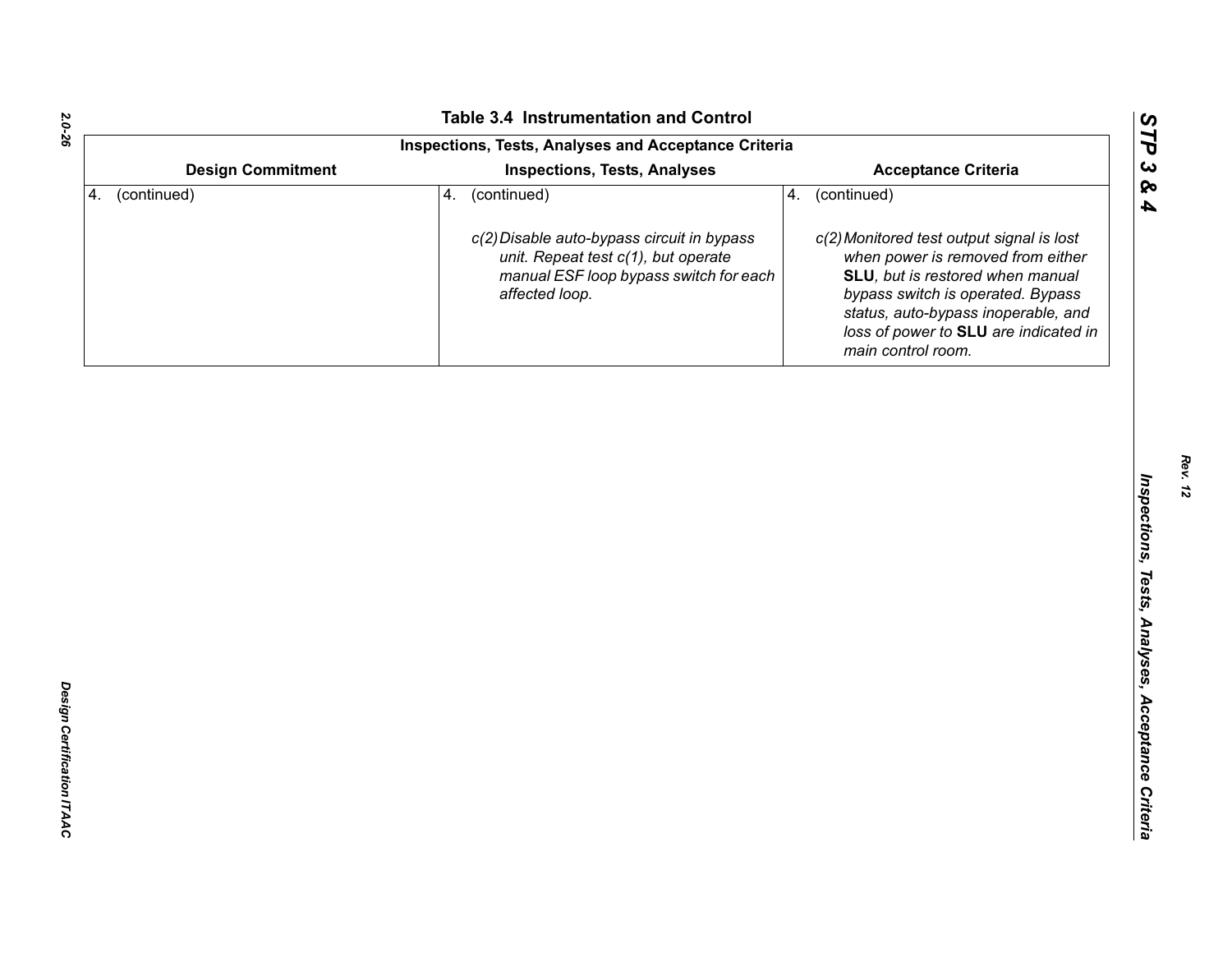|    | <b>Design Commitment</b>                                                                                                                                                                                                                                                                                                                                                                               | <b>Inspections, Tests, Analyses</b>           | <b>Acceptance Criteria</b>                                                                                                                                                                                                                                                                                                                                                                                      |
|----|--------------------------------------------------------------------------------------------------------------------------------------------------------------------------------------------------------------------------------------------------------------------------------------------------------------------------------------------------------------------------------------------------------|-----------------------------------------------|-----------------------------------------------------------------------------------------------------------------------------------------------------------------------------------------------------------------------------------------------------------------------------------------------------------------------------------------------------------------------------------------------------------------|
|    | Electromagnetic Compatibility                                                                                                                                                                                                                                                                                                                                                                          |                                               |                                                                                                                                                                                                                                                                                                                                                                                                                 |
|    | 12. Electrical and electronic components in the<br>systems listed below are qualified for the<br>anticipated levels of electrical interference at<br>the installed locations of the components<br>according to an established plan:<br>Safety System Logic and Control<br>а.<br><b>Essential Multiplexing-SystemEquipment</b><br>b.<br>performing the Essential<br><b>Communication Function (ECF)</b> | 12. The EMC compliance plan will be reviewed. | 12. An EMC compliance plan is in place. The<br>plan requires, for each system qualified,<br>system documentation that includes<br>confirmation of component and system<br>testing for the effects of high electrical<br>field conditions and current surges. As a<br>minimum, the following information is<br>documented in a qualification file and<br>subject to audit:<br>a. Expected performance under test |
|    | Non-Essential Multiplexing-<br>C.<br>SystemEquipment performing the Non<br><b>Essential Communication Function</b><br>(NECF)                                                                                                                                                                                                                                                                           |                                               | conditions for which normal system<br>operation is to be ensured.<br>Normal electrical field conditions at<br>$b_{-}$                                                                                                                                                                                                                                                                                           |
|    | d. Other microprocessor-based, software<br>controlled systems or equipment                                                                                                                                                                                                                                                                                                                             |                                               | the locations where the equipment<br>must perform as above.                                                                                                                                                                                                                                                                                                                                                     |
|    | The plan is structured on the basis that<br>electromagnetic compatibility (EMC) of I&C<br>equipment is verified by factory testing and<br>site testing of both individual components and<br>interconnected systems to meet EMC<br>requirements for protection against the effects<br>of:                                                                                                               |                                               | Testing methods used to qualify the<br>equipment, including:<br>(1.) Types of test equipment.<br>(2.) Range of normal test conditions.<br>(3.) Range of abnormal test<br>conditions for expected transient<br>environment.                                                                                                                                                                                      |
| a. | Electromagnetic Interference (EMI)                                                                                                                                                                                                                                                                                                                                                                     |                                               |                                                                                                                                                                                                                                                                                                                                                                                                                 |
| b. | Radio Frequency Interference (RFI)                                                                                                                                                                                                                                                                                                                                                                     |                                               |                                                                                                                                                                                                                                                                                                                                                                                                                 |
| c. | Electrostatic Discharge (ESD)                                                                                                                                                                                                                                                                                                                                                                          |                                               |                                                                                                                                                                                                                                                                                                                                                                                                                 |
| d. | Electrical surge [Surge Withstand<br>Capability (SWC)]                                                                                                                                                                                                                                                                                                                                                 |                                               |                                                                                                                                                                                                                                                                                                                                                                                                                 |

Design Certification ITAAC *Design Certification ITAAC 2.0-27*

*Rev. 12*